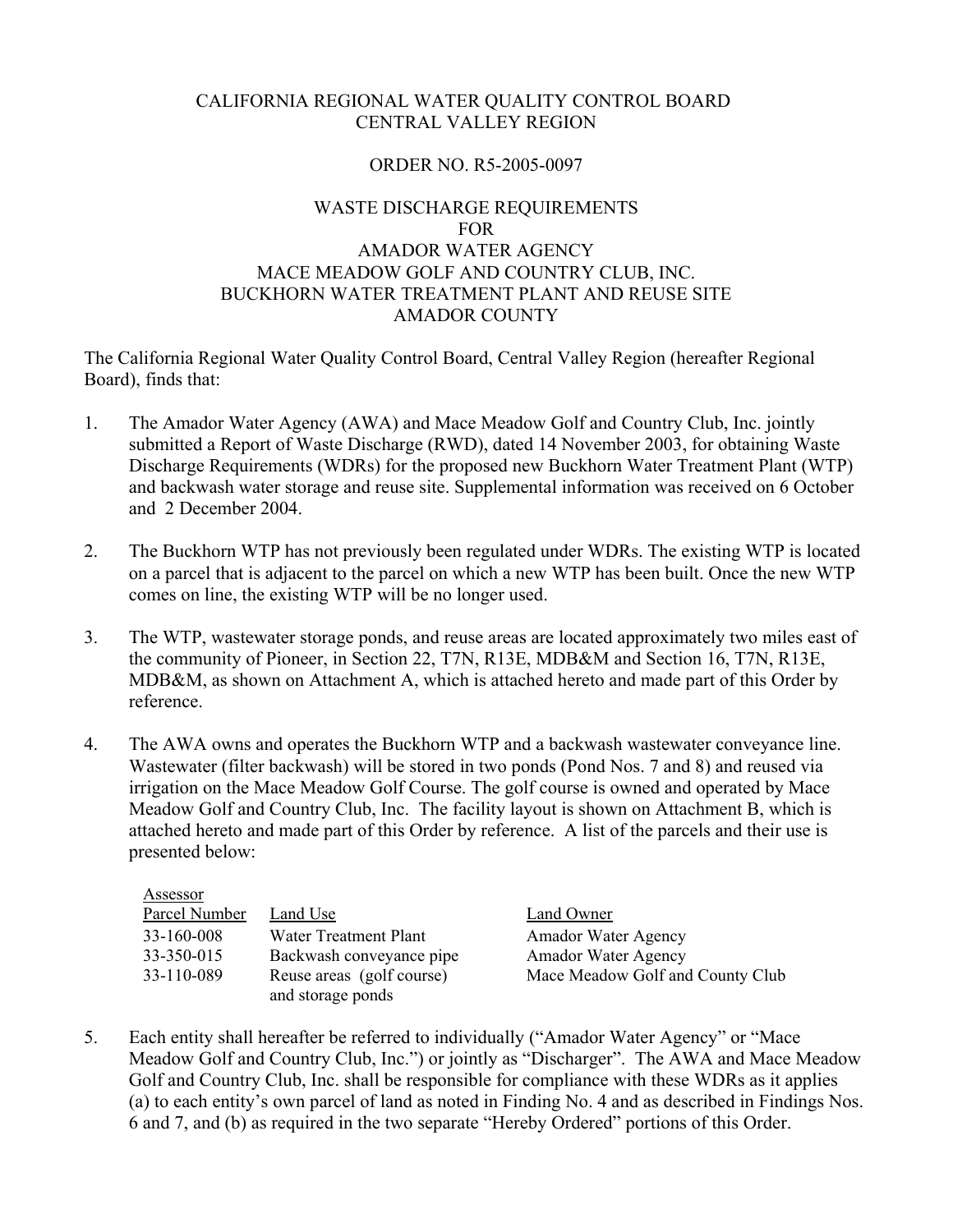- 6. The Amador Water Agency shall be responsible for the operation and maintenance of the WTP and wastewater conveyance system.
- 7. Mace Meadow Golf and Country Club, Inc. shall be responsible for the operation and maintenance of the wastewater storage ponds and the golf course irrigation system, and for the disposal of wastewater to the golf course.

# **Water Treatment Plant and Wastewater Conveyance System**

- 8. The existing Buckhorn WTP treats raw water from the North Fork Mokelumne and Bear River watersheds for distribution as treated potable water to ten water districts in east central Amador County. The facility is being replaced and upgraded. A new WTP is being constructed and sized with a 2 million gallon per day (mgd) peak capacity, expandable to a 5 mgd capacity in the future. This Order only addresses the discharge from the 2 mgd plant.
- 9. The new WTP will include two 250,000 gallon above ground potable water storage tanks, an 80,000 gallon above ground reclaimed water equalization tank, a surge control/break tank, and a 9,360  $\text{ft}^2$  treatment plant building. The building and piping will be sized for a 5 mgd facility, but all water treatment and processing equipment will be initially sized for the 2 mgd production. The Discharger anticipates that the new WTP will be online by April/May 2005, while Mace Meadow Golf Course anticipates that it will first receive wastewater from the new WTP for use in irrigation in the spring of 2005.
- 10. Water treatment at the new WTP consists of a membrane mirco-filtration system (Microza<sup>TM</sup>). Water purification is dependent on the process of small pore filtration and will not require treatment aids such as polymers due to the high quality of the raw water. Monthly, or as needed, the membranes will be cleaned by a two step clean-in-place process that will include caustic/chlorine and citric acid. Clean-in-place waste will not be part of the wastewater conveyed to the golf course for irrigation. Clean-in-place waste will be stored in a 10,000 gallon below ground tank and trucked to a County operated landfill for disposal on an as-needed basis.
- 11. Additional and more frequent membrane cleaning will be accomplished by backwashing membranes up to two to three times per hour depending on trans-membrane pressure differentials. Membranes will be backwashed with potable water. Based on pilot testing, the new WTP is predicted to be approximately 96 percent efficient; wastewater production will be approximately four percent, or 80,000 gallons per day at 2 mgd peak day production.
- 12. Wastewater from the WTP will be conveyed to the golf course via approximately 1,500 feet of six inch steel pipe, 1,350 feet of three inch PVC pipe, and 2,000 feet of four-inch PVC pipe. The RWD indicates that the Discharger will install a new six-inch pipeline to extend the four-inch PVC pipe to the wastewater storage pond (Pond No. 7). Additional piping will be installed between both storage ponds (Ponds Nos. 7 and 8).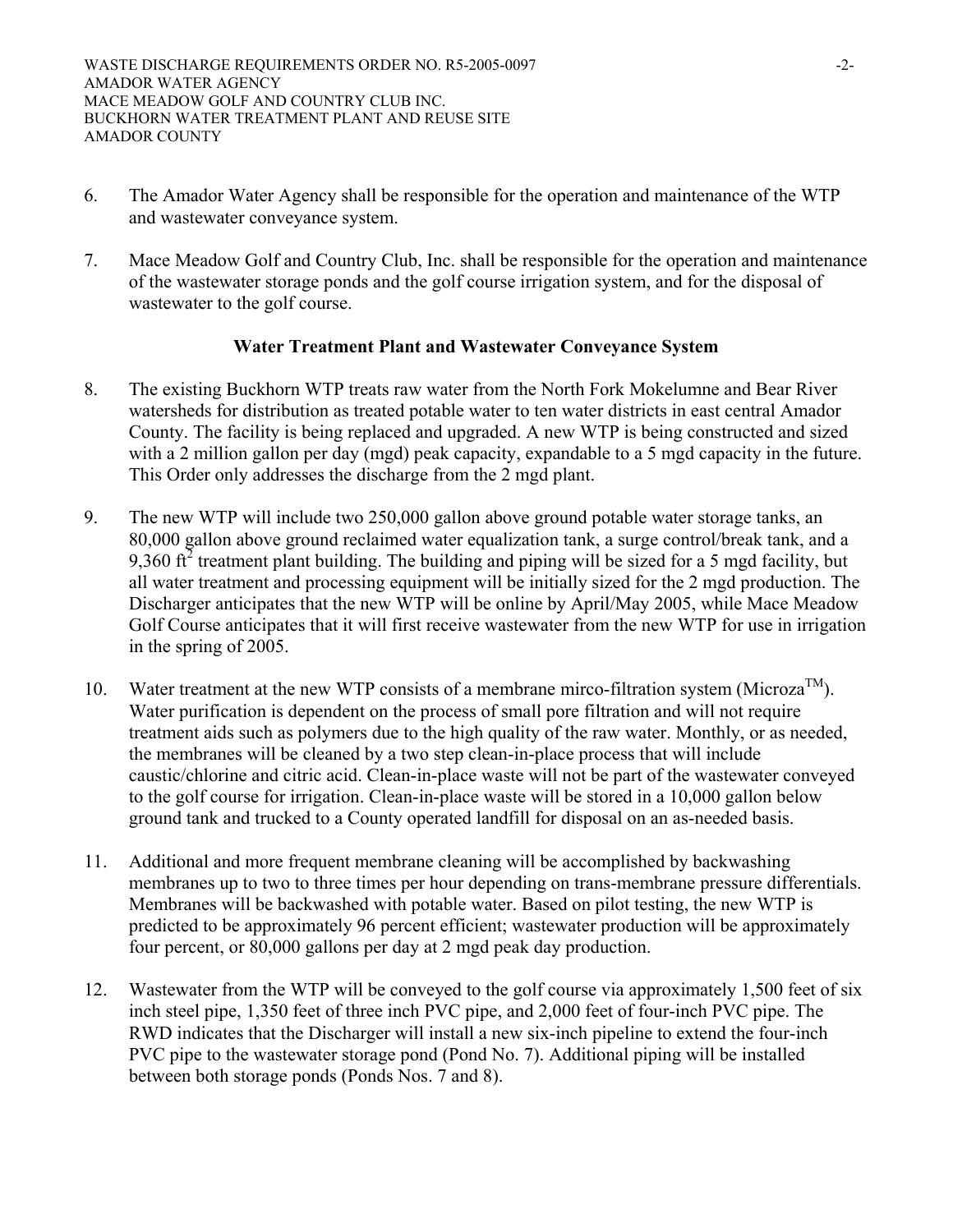## **Wastewater Characteristics**

13. The Discharger collected and analyzed samples of raw water delivered to the existing WTP on 16 October 2003. Results are provided in the table below.

| Constituent                   | Units           | <b>Results</b> |
|-------------------------------|-----------------|----------------|
| Setteable Solids              | m!/l            | < 0.1          |
| <b>Total Suspended Solids</b> | mg/l            | < 5.0          |
| Chloride                      | mg/1            | 1.5            |
| Manganese                     | mg/l            | 0.03           |
| <b>Total Nitrogen</b>         | mg/l            | 0.11           |
| Sodium                        | mg/l            | 2.0            |
| Sulfate                       | mg/l            | 1.1            |
| <b>Total Dissolved Solids</b> | mg/l            | 14             |
| Zinc                          | mg/1            | 0.04           |
| Turbidity                     | <b>NTU</b>      | 0.38           |
| Arsenic                       | $\frac{u}{g}$   | < 2.0          |
| Cadmium                       | $\frac{u}{g}$   | < 1.0          |
| Mercury                       | $\frac{u g}{l}$ | < 1.0          |
| Nickel                        | $\frac{u g}{l}$ | <3.0           |
| Specific Conductance          | umbo/cm         | 42             |
| pH                            | Standard units  | 7.0            |
| Fecal Coliform                | MPN/100ml       | 4              |
| <b>Total Coliform</b>         | MPN/100ml       | 4              |

- 14. The RWD does not contain analytical data describing the expected quality of filter backwash wastewater that will be conveyed to the golf course for storage and reuse. However, the Discharger states that the chemical quality of wastewater is expected to be similar to that of raw influent water for several water quality parameters. Other water quality parameters will show marked changes. Micro membrane filtering and backwash processes will concentrate suspended solids, settable matter, and bacteria by a factor of approximately 25. The number of viable bacteria will probably not increase because chlorine will be added to reverse filtration backwash water at sufficient doses to control microbial growth on the membranes and will therefore kill most of the bacteria. Chemical constituents should remain the same or approximately the same, as microfiltration does not remove dissolved constituents or concentrate them in the waste stream and no brine is produced.
- 15. Due to the high quality of the raw water being treated at the WTP, the constituents contained in backwash water are not expected to degrade groundwater above established water quality objectives. Therefore, this Order does not require groundwater monitoring. However, if the Effluent Limitations are exceeded, then the Discharger must evaluate the potential impact on the underlying groundwater and assess whether groundwater monitoring wells should be installed.

## **Wastewater Storage and Disposal**

16. The RWD indicates that the WTP is expected to be 95-96 percent efficient. The Discharger estimates that approximately 55 acre-feet of filter backwash wastewater will be generated on an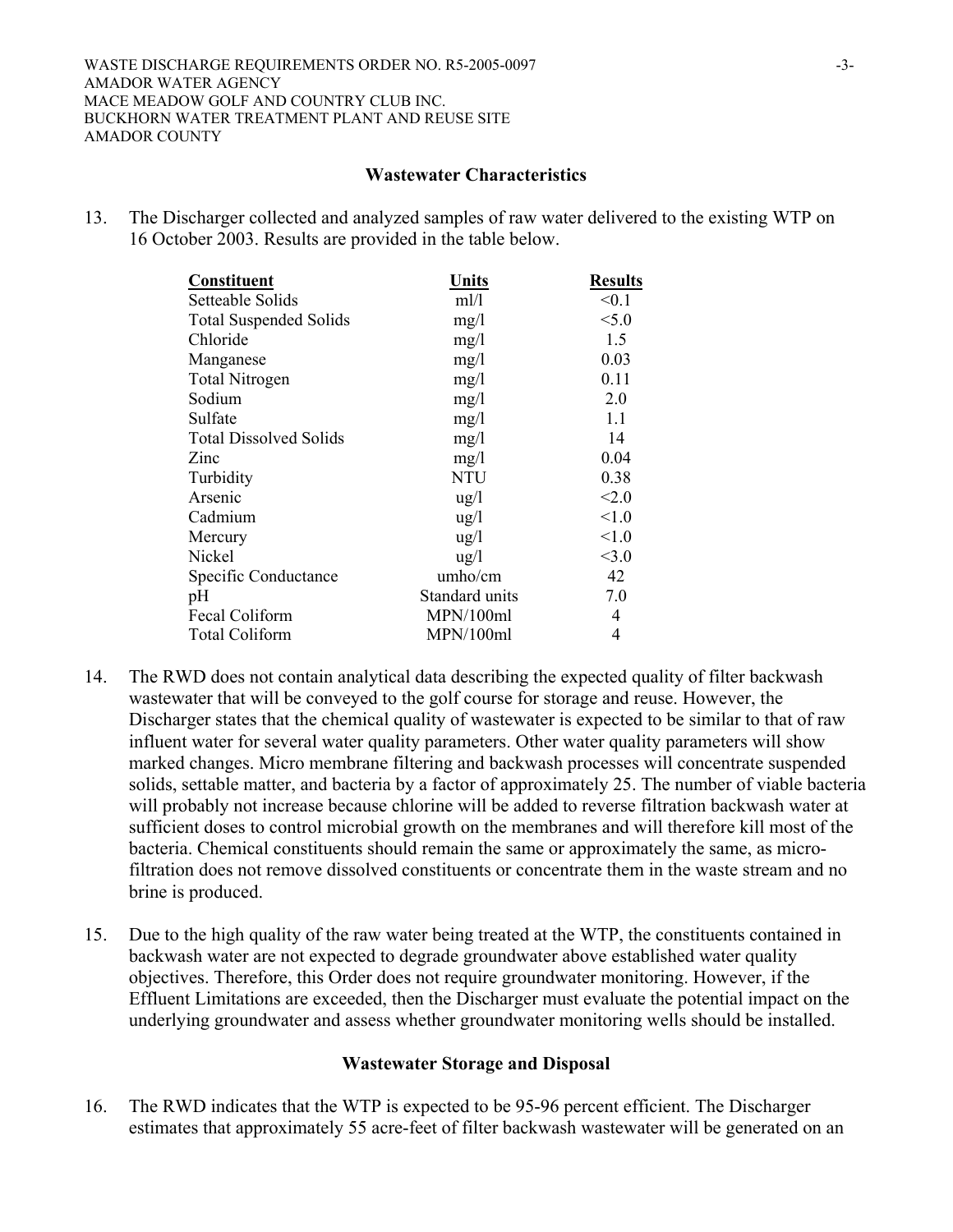annual basis when the WTP operates at 2.0 mgd capacity. The RWD indicates that based on projected growth rates within the county (approximately two percent annually) that the 2.0 mgd capacity would be reached by the year 2023. The following table provides the anticipated volumes of wastewater that will be generated monthly from the WTP based on a 2.0 mgd capacity.

| Month               | Projected WTP      | Projected WTP      |
|---------------------|--------------------|--------------------|
|                     | backwash generated | backwash generated |
|                     | (acre feet)        | (gallons per day)  |
| January             | 3.3                | 34,687             |
| February            | 3.0                | 34,912             |
| March               | 3.4                | 35,738             |
| April               | 3.4                | 36,929             |
| May                 | 5.0                | 52,556             |
| June                | 5.8                | 62,997             |
| July                | 6.7                | 70,425             |
| August              | 6.8                | 73,859             |
| September           | 5.3                | 57,567             |
| October             | 5.2                | 54,658             |
| November            | 3.6                | 39,102             |
| December            | <u>3.6</u>         | 37,840             |
| <b>Total Annual</b> | 55.1               | 17,954,390         |

- 17. Wastewater will be stored in Pond Nos. 7 and 8, which are located near fairways 14 and 15. Pond No. 7 currently has a capacity of 16 acre feet based on two feet of freeboard below the existing spillway. With minor modifications to raise the spillway of Pond No. 7, the storage capacity could be increased to approximately 21 acre feet of storage. Pond No. 8, with a storage capacity of 4 acre feet based on two feet of freeboard, will be used when the storage capacity has been exceeded in Pond No. 7, or during summer maintenance of Pond No. 7. Storage capacity for both ponds would be approximately 25 acre-feet once modifications are made to Pond No. 7.
- 18. The water balance provided in the RWD indicates that Pond Nos. 7 and 8 will provide adequate storage capacity based on average annual rainfall conditions and the amount of wastewater generated from the 2.0 mgd WTP. However, the water balance prepared for 100-year annual rainfall conditions indicate that Pond Nos. 7 and 8 will not have sufficient storage capacity for all wastewater generated from the 2.0 mgd WTP. The following table provides the anticipated storage requirements for the years 2005 through 2015. Storage requirements are based on anticipated wastewater flow, 100-year annual rainfall conditions, irrigation needs for the golf course, and disposal via evaporation and percolation from the storage ponds.

| Year | Maximum Cumulative Storage Needed (acre feet) <sup>1</sup> |
|------|------------------------------------------------------------|
| 2005 | 25.60                                                      |
| 2006 | 26.11                                                      |
| 2007 | 26.63                                                      |
| 2008 | 27.17                                                      |
| 2009 | 27.71                                                      |
| 2010 | 28.26                                                      |
|      |                                                            |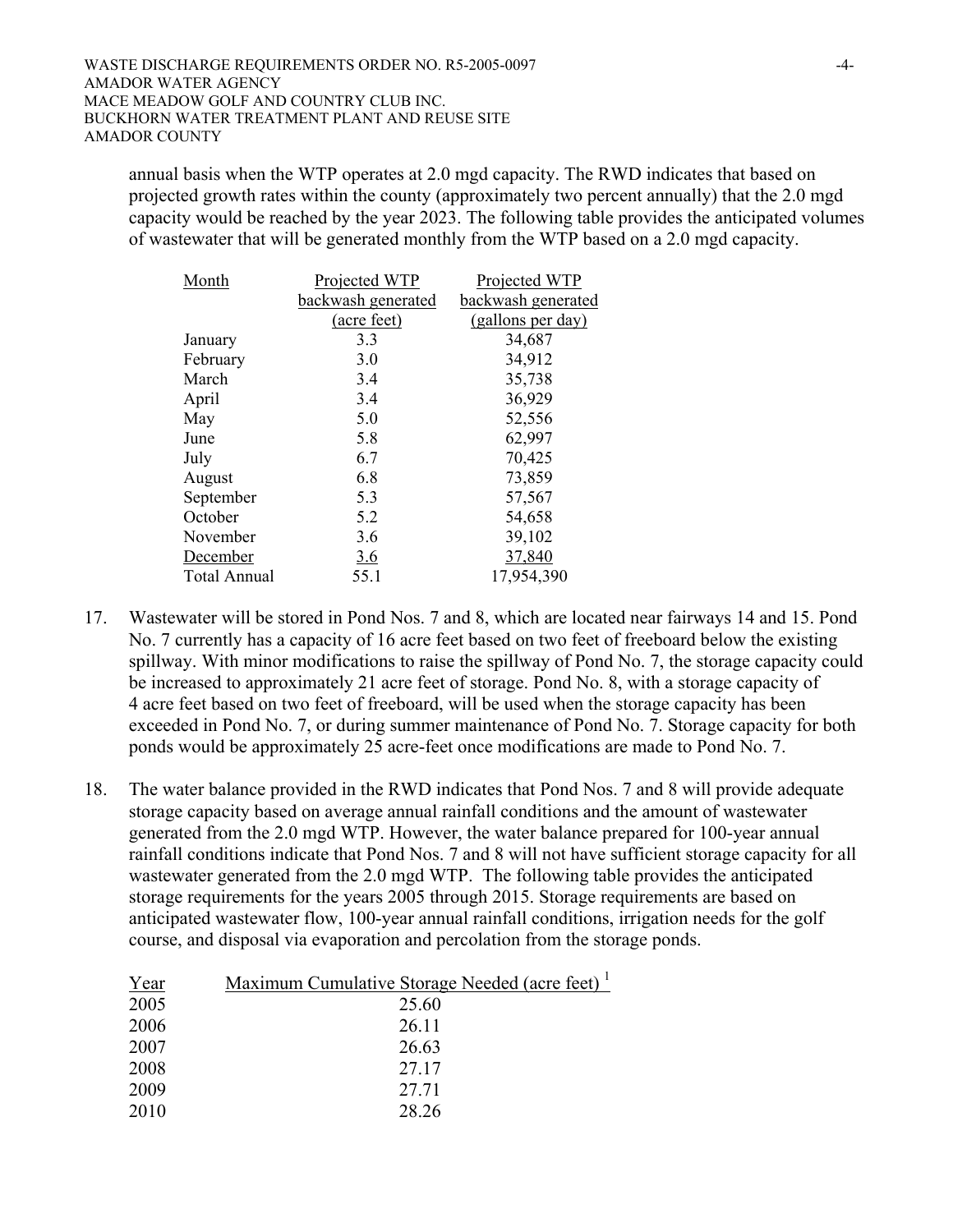| Year | Maximum Cumulative Storage Needed (acre feet) |
|------|-----------------------------------------------|
| 2011 | 28.83                                         |
| 2012 | 29.41                                         |
| 2013 | 29.99                                         |
| 2014 | 30.59                                         |
| 2015 | 31.20                                         |

<sup>1</sup> Wastewater storage ponds 7 and 8 have a current storage capacity of approximately 20 acre-feet. Once minor modifications are made to Pond No. 7 the storage capacity of both ponds would be approximately 25 acre feet.

- 19. Based on the information provided in the RWD, an additional 11-acre feet of winter storage would be needed to have sufficient storage capacity based on 100-year annual rainfall conditions and the amount of wastewater generated from the 2.0 mgd WTP. In the 6 October 2004 and 5 February 2005 supplemental information to the RWD, the Discharger proposed to utilize the Fairway Pines and Mace Meadow Community Leachfield Systems (CLS) for disposal of filter backwash water when the storage capacity was exceeded in the wastewater storage ponds. Because WDRs Order No. R5-2003-0054 for Fairway Pines/Mace Meadow CLS does not specify that filter backwash wastewater can be disposed of to the CLS, filter backwash water from the WTP cannot be discharged into the Fairway Pines/Mace Meadow CLS. In addition, the CLS's were not sized to accept this additional waste stream.
- 20. This Order allows the discharge of wastewater generated from a 2.0 mgd WTP. Based on the information provided in the RWD, the Discharger must provide approximately 31 acre-feet of winter storage capacity. Therefore, this Order provides a timeline for the Discharger to construct additional winter storage capacity to meet 100-year annual rainfall conditions, and submit an engineering report documenting that the facility has sufficient winter storage capacity. In addition, this Order requires the Discharger to prepare a Contingency Plan that describes the measures that will be implemented to ensure that two feet of freeboard is maintained within the storage ponds. The Contingency Plan must be implemented when wastewater in the storage ponds encroaches within two feet of freeboard.
- 21. The RWD states that some surface water runoff from the upslope and limited residential areas south of Pond No. 7 flows into the pond, and that the Discharger will install a surface water diversion feature to redirect surface water runoff away from the Pond No. 7 to Pioneer Creek.
- 22. On 21 January 2004, staff conducted an inspection of the golf course and ponds that will be used to store wastewater generated from the Buckhorn WTP. During the inspection staff noted the presence of a surface water drainage culvert, which captures surface water runoff from the upslope areas north of Pond No. 8, and discharges into Pond No. 8. To ensure that Pond 8 has sufficient storage capacity, the Discharger must redirect the surface drainage culvert to divert surface water flows from entering Pond 8.
- 23. The RWD indicates that the Discharger has historically diverted up to 21 acre feet of water from Pioneer Creek into the Pond No.7, for use as irrigation water during the summer months. The Discharger has indicated that it will continue to make this diversion, provided that sufficient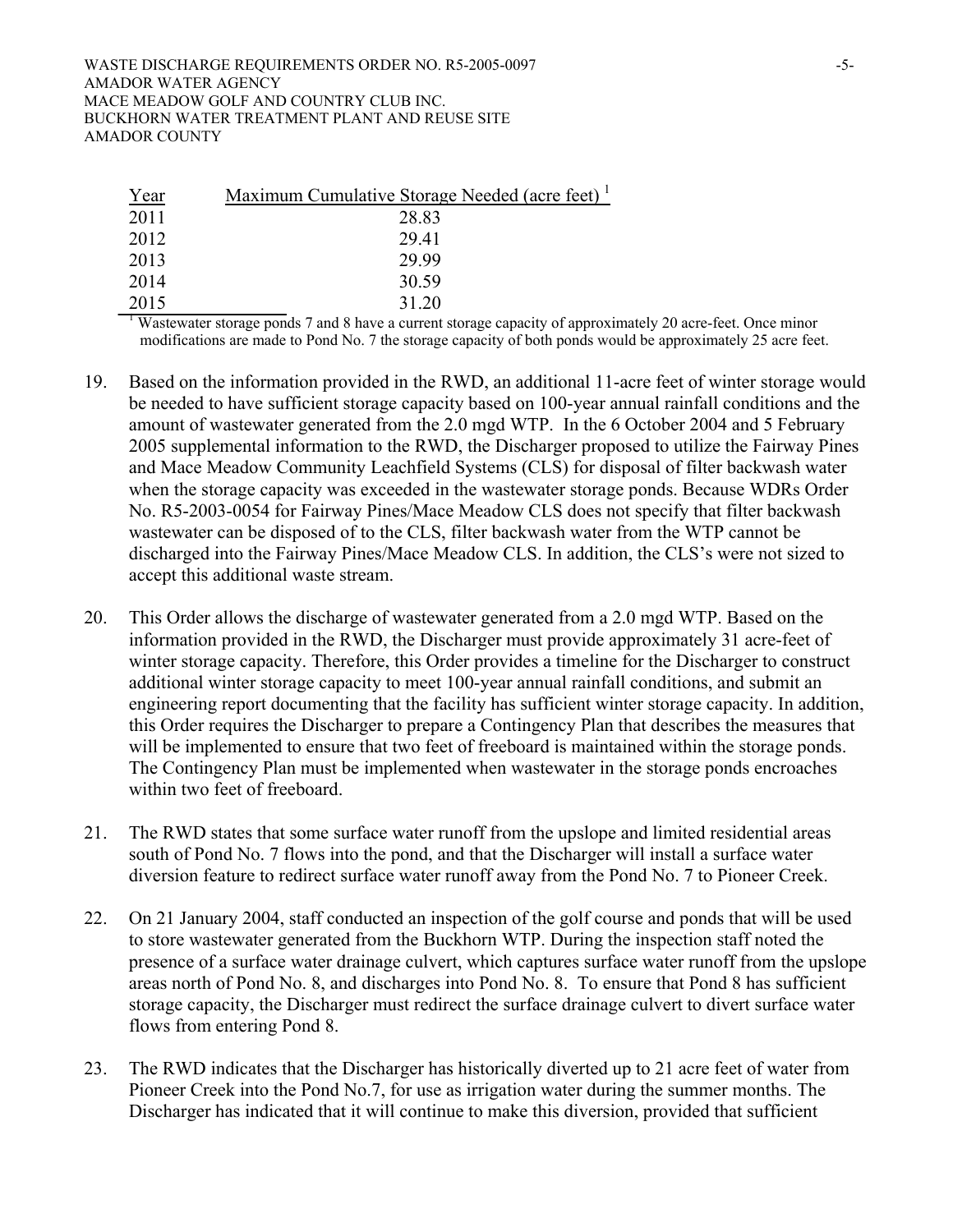storage capacity is available. This Order requires the Discharger to submit a Surface Water Diversion Operations Plan to explain how it will ensure that the wastewater ponds will have sufficient wastewater storage capacity in the event that surface water is diverted into the wastewater storage ponds.

- 24. Wastewater stored in Ponds Nos. 7 and 8 will be used to irrigate the Mace Meadow Golf Course during the dry months of the year (typically May through October). According to information presented in the RWD, the total wastewater reuse area will consist of approximately 65 acres. The golf course's irrigation system includes approximately 700 sprinkler heads in 28 irrigation zones. Tailwater runoff will be controlled by applying wastewater when evapotranspiration needs exceed available rainfall, and then only at rates which do not exceed infiltration into soil. Because wastewater alone cannot meet the golf course's irrigation demand, wastewater will be applied intermittently, and will be supplemented with groundwater obtained from potable water wells at the golf course.
- 25. During staff's 21 January 2004 inspection of the golf course, it was determined that irrigation can overspray into several on-site ponds, surface drainage courses, and the headwaters to Pioneer Creek. Because this Order prohibits discharge into surface waters and surface drainage courses, the Discharger must make improvements to the irrigation system to prevent overspray and discharge into surface waters, and surface water drainage courses.

# **Site-Specific Conditions**

- 26. The average annual precipitation for this area is approximately 37 inches, based on rainfall data from the National Weather Service West Point weather station. The annual 100-year rainfall for the area is approximately 67 inches.
- 27. Pan evaporation for the area is approximately 49 inches per year based on University of California Cooperative Extension data.
- 28. The WTP and wastewater reuse areas are within the Middle Sierra Hydrologic Area No. 532.40, as depicted on interagency hydrologic maps prepared by the Department of Water Resources in August 1986.
- 29. Surrounding land uses are predominantly residential and undeveloped properties.
- 30. According to the RWD, soils at the Mace Meadow Golf Course are composed of site loams, and silty and gravelly clays which overlay decomposed slates and schists. The depth of the weathered bedrock zone varies from three to four feet. Estimated permeability rates range from 0.2 to 0.8 inches per hour.
- 31. Based on on-site percolation test conducted in October 2003, the steady state percolation rates for Pond Nos. 7 and 8 are estimated to be 0.25 inches per day.
- 32. The storage ponds are outside the 100 year floodplain of Pioneer Creek.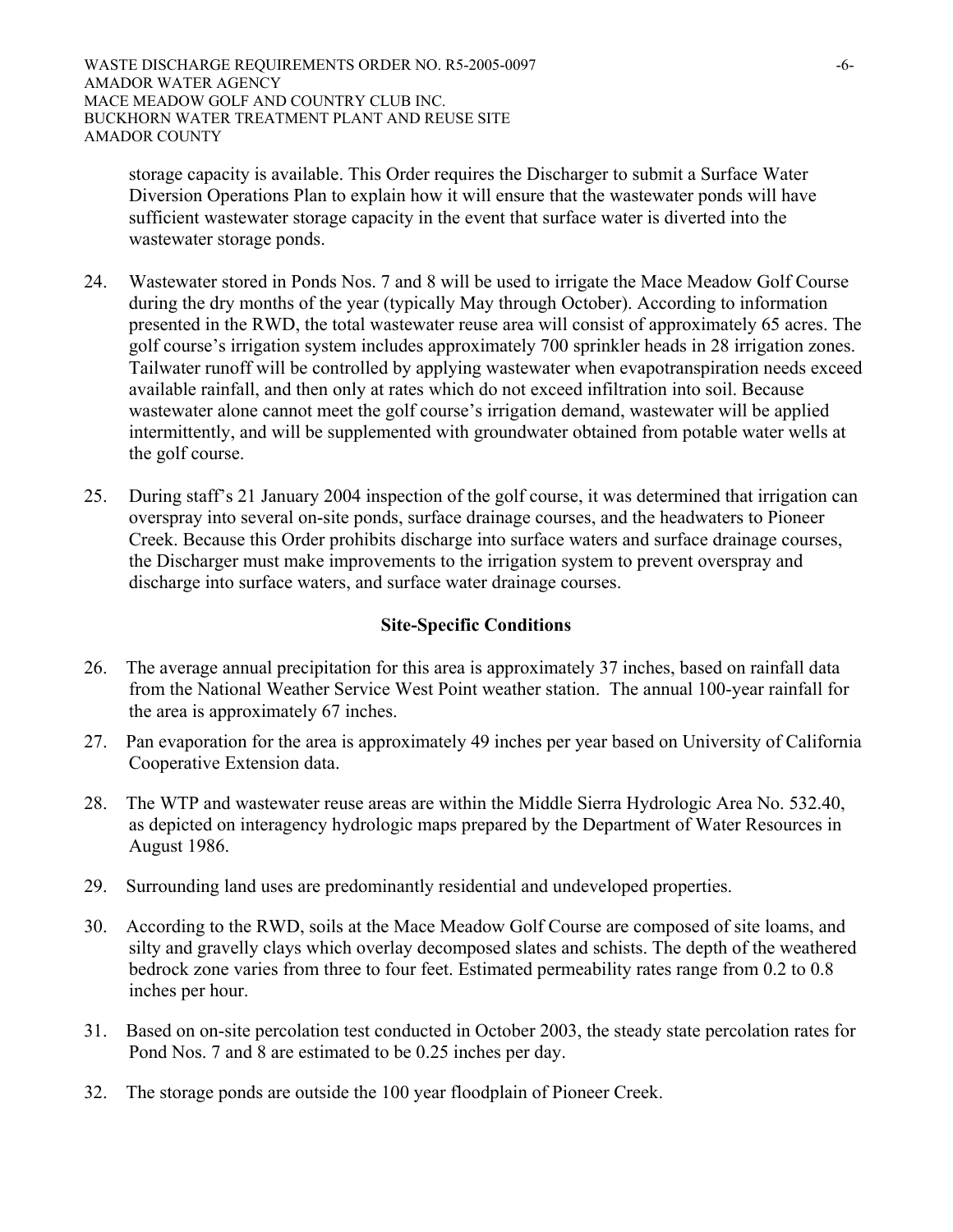## **Basin Plan, Beneficial Uses, and Regulatory Considerations**

- 33. The *Water Quality Control Plan for the Sacramento River and San Joaquin River Basins, Fourth Edition*, (hereafter Basin Plan) designates beneficial uses, establishes water quality objectives, contains implementation plans and policies for protecting waters of the basin, and incorporates by reference plans and policies adopted by the State Board. Pursuant to Section 13263(a) of the California Water Code, waste discharge requirements must implement the Basin Plan.
- 34. Surface water drainage from the wastewater storage and reuse areas is to Pioneer Creek, a tributary to Sutter Creek, which is in turn tributary to Dry Creek, and then the Calaveras River. The beneficial uses of Calaveras River are municipal and domestic supply; agricultural supply; hydropower; water contact recreation; non-contact water recreation; warm freshwater habitat; cold freshwater habitat; migration of aquatic organisms; spawning, reproduction, and/or early development; and wildlife habitat.
- 35. The beneficial uses of underlying groundwaters are municipal and domestic water supply, agricultural supply, and industrial service and process supply.
- 36. The Basin Plan establishes numerical and narrative water quality objectives for surface water and groundwater within the basin. Numerical water quality objectives are maximum limits directly applicable to the protection of designated beneficial uses of the water. The Basin Plan requires that the Regional Board, on a case-by-case basis, follow specified procedures to determine maximum numerical limitations that apply the narrative objectives when it adopts waste discharge requirements.
- 37. The Basin Plan includes a water quality objective for Chemical Constituents that, at a minimum, requires waters designated as domestic or municipal supply to meet the maximum contaminant levels (MCLs) specified in the following provisions of Title 22, California Code of Regulations: Tables 64431-A (Inorganic Chemicals) and 64431-B (Fluoride) of Section 64431, Table 64444-A (Organic Chemicals) of Section 64444, Table 64449-A (Secondary Maximum Contaminant Levels-Consumer Acceptance Limits) of Section 64449, and 64449-B (Secondary Maximum Contaminant Levels-Ranges) of Section 64449. The Basin Plan's incorporation of these provisions by reference is prospective, and includes future changes to the incorporated provisions as the changes take effect. The Basin Plan recognizes that that the Regional Board may apply limits more stringent than MCLs to ensure that waters do not contain chemical constituents in concentrations that adversely affect beneficial uses.
- 38. The Basin Plan contains narrative water quality objectives for Chemical Constituents, Tastes and Odors, and Toxicity. The Toxicity objective, in summary, requires that groundwater be maintained free of toxic substances in concentrations that produce detrimental physiological responses in human, plant, animal, or aquatic life associated with designated beneficial uses. The Chemical Constituents objective requires that groundwater "shall not contain chemical constituents in concentrations that adversely affect beneficial uses". The Tastes and Odors objective requires that groundwater "shall not contain taste- or odor-producing substances in concentrations that cause nuisance or adversely affect beneficial uses". Chapter IV,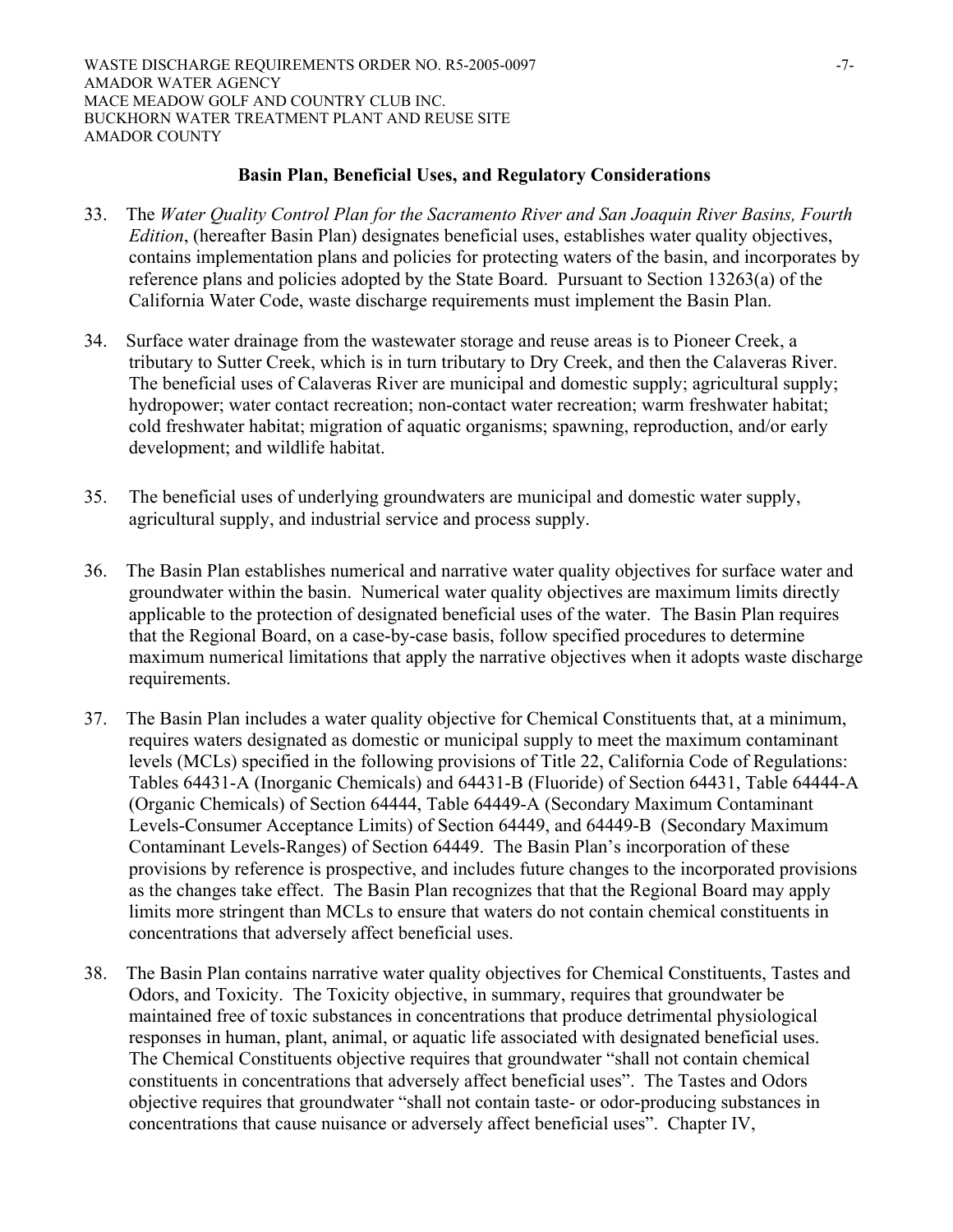Implementation, of the Basin Plan contains the "Policy for Application of Water Quality Objectives". This Policy specifies, in part, that compliance with narrative water quality objectives may be evaluated considering numerical criteria and guidelines developed and/or published by other agencies and organizations.

39. CWC Section 13241 requires the Regional Board to consider various factors, including economic considerations, when adopting water quality objectives into its Basin Plan. CWC Section 13263 requires the Regional Board to address the factors in Section 13241 in adopting waste discharge requirements. The State Board, however, has held that a Regional Board need not specifically address the Section 13241 factors when implementing existing water quality objectives in waste discharge requirements because the factors were already considered in adopting water quality objectives. The interim groundwater limitations implement adopted water quality objectives in the manner prescribed by the Basin Plan. No additional analysis of Section 13241 factors is required.

# **Groundwater Degradation**

- 40. State Water Resources Control Board (SWRCB) Resolution No. 68-16 ("Policy with Respect to Maintaining High Quality Waters of the State") (hereafter Resolution 68-16) requires a regional board in regulating the discharge of waste to maintain high quality waters of the state (i.e., background water quality) until it is demonstrated that any change in quality will be consistent with maximum benefit to the people of the State, will not unreasonably affect beneficial uses, and will not result in water quality less than as described in plans and policies. The discharge is required to meet waste discharge requirements that will result in the best practicable treatment or control of the discharge necessary to assure that pollution or nuisance will not occur and highest water quality consistent with maximum benefit to the people will be maintained.
- 41. Some degradation of groundwater in the wastewater storage and reuse areas is consistent with Resolution 68-16 provided that degradation:
	- a. is confined to a reasonable area;
	- b. is minimized by means of full implementation, regular maintenance, and optimal operation of best practicable treatment and control (BPTC) measures;
	- c. is limited to waste constituents typically encountered in water treatment filter backwash water; and
	- d. does not result in water quality less than that prescribed in the applicable basin plan.

## **Antidegradation Analysis**

42. Some degradation of groundwater by some of the typical waste constituents released with discharge from a water treatment plant after effective source control, treatment, and control is consistent with maximum benefit to the people of California. The technology, energy, water recycling, and waste management advantages of municipal utility service far exceed any benefits derived from a community otherwise reliant on numerous domestic water wells, and the impact on the water resource will be substantially less. Degradation of groundwater by constituents (e.g., toxic chemicals) other than those specified in the groundwater limitations in this Order, and by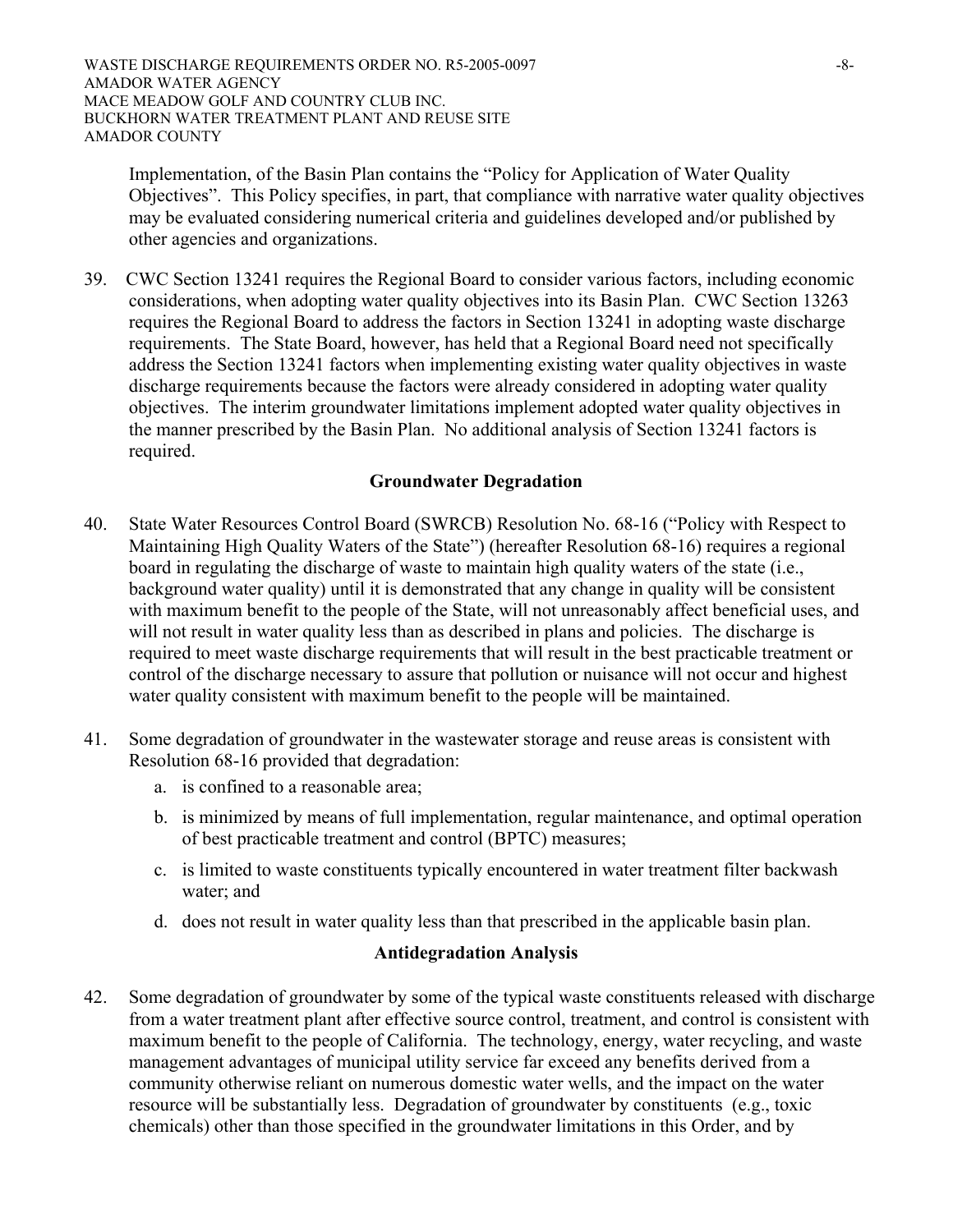constituents that can be effectively removed by conventional treatment (e.g., total coliform bacteria) is prohibited. When allowed, the degree of degradation permitted depends upon many factors (i.e., background water quality, the waste constituent, the beneficial uses and most stringent water quality objective, source control measures, and waste constituent treat ability).

43. Economic prosperity of local communities is of maximum benefit to the people of California, and therefore sufficient reason exists to accommodate growth and groundwater degradation around the WTP and reuse areas, provided that the terms of the Basin Plan are met.

## **Treatment and Control Practices**

- 44. This WTP and wastewater reuse areas provides treatment and control of the discharge that incorporates:
	- a. Technology for treatment to drinking water standards; and
	- b. Wastewater reuse using agronomic application rates.
- 45. The design of the WTP and the wastewater reuse program incorporate several BPTC measures, including the fact that chemical additions such as polymers will not be used and clean-in-place waste will be collected and disposed of off-site. In order to determine compliance with Resolution No. 68-16, this Order sets effluent limits. If the discharge exceeds these limits, then the Discharger must evaluate the potential impact on the underlying groundwater and assess whether groundwater monitoring wells should be installed. If groundwater has been degraded, then the Discharger will be required to evaluate and implement BPTC measures for each treatment, storage, and disposal component of the system. Completion of these tasks will ensure that BPTC and the highest water quality consistent with the maximum benefit to the people of the State will be achieved.
- 46. This Order establishes interim groundwater limitations for the wastewater storage and reclamation areas that will not unreasonably threaten present and anticipated beneficial uses or result in groundwater quality that exceeds water quality objectives set forth in the Basin Plan. This Order contains tasks for assuring that BPTC and the highest water quality consistent with the maximum benefit to the people of the State will be achieved. Accordingly, the discharge is consistent with the antidegradation provisions of Resolution 68-16. Based on the results of the scheduled tasks, the Regional Board may reopen this Order to reconsider groundwater limitations and other requirements to comply with Resolution 68-16.

## **Other**

47. The State Water Resources Control Board adopted Order No. 97-03-DWQ (General Permit No. CAS000001) specifying waste discharge requirements for discharges of storm water associated with industrial activities, and requiring submittal of a Notice of Intent by all affected industrial dischargers. All of the WTP facilities will be located within an enclosed building. Therefore, because there is no storm water discharge from the industrial portion of the facility, the Discharger is not required to obtain coverage under General Permit No. CAS000001.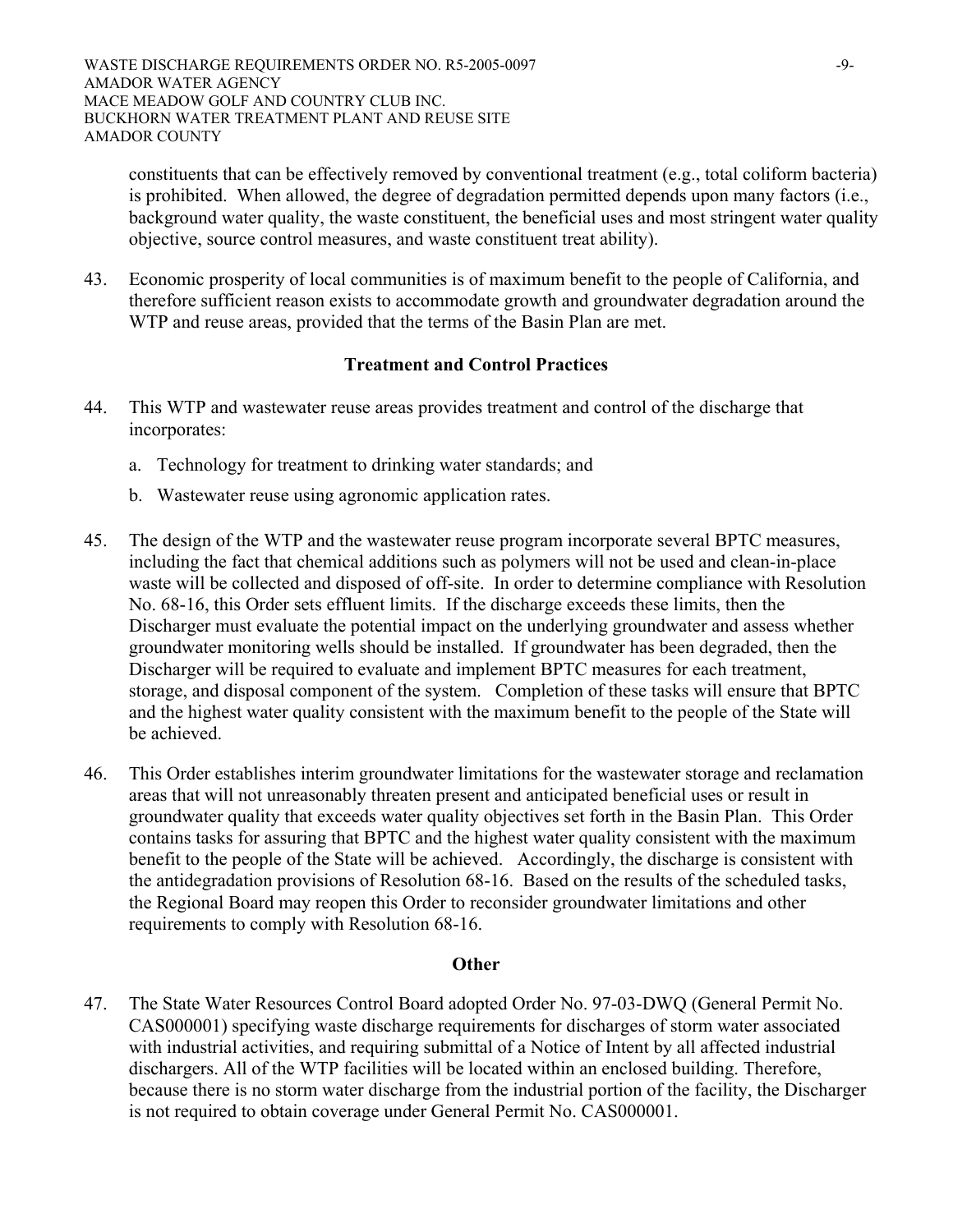- 48. On 24 January 2002, the Amador Water Agency adopted a Mitigated Negative Declaration for the construction of a new Buckhorn WTP and upgrades to several pump stations. The Mitigated Negative Declaration was prepared in accordance with the California Environmental Quality Act (CEQA; CCR, Title 14, Section 15261 et. seq.), and State CEQA guidelines.
- 49. Section 13267(b) of the California Water Code provides that: "In conducting an investigation specified in subdivision (a), the regional board may require that any person who has discharged, discharges, or is suspected of having discharged or discharging, or who proposes to discharge waste within its region, or any citizen or domiciliary, or political agency or entity of this state who has discharged, discharges, or is suspected of having discharged or discharging, or who proposes to discharge, waste outside of its region that could affect the quality of waters within its region shall furnish, under penalty of perjury, technical or monitoring program reports which the regional board requires. The burden, including costs, of these reports shall bear a reasonable relationship to the need for the report and the benefits to be obtained from the reports. In requiring those reports, the regional board shall provide the person with a written explanation with regard to the need for the reports, and shall identify the evidence that supports requiring that person to provide the reports"
- 50. The technical reports required by this Order and the attached "Monitoring and Reporting Program No. R5-2005-0097" are necessary to assure compliance with these waste discharge requirements. The Discharger operates the facility that discharges the waste subject to this Order.
- 51. The California Department of Water Resources set standards for the construction and destruction of groundwater wells, as described in *California Well Standards Bulletin 74-90* (June 1991) and *Water Well Standards: State of California Bulletin 94-81* (December 1981). These standards, and any more stringent standards adopted by the State or county pursuant to CWC section 13801, apply to all monitoring wells.
- 52. State regulations that prescribe procedures for detecting and characterizing the impact of waste constituents from waste management units on groundwater are found in Title 27. While the WTP and wastewater storage and reuse areas are exempt from Title 27, the data analysis methods of Title 27 may be appropriate for determining whether the discharge complies with the terms for protection of groundwater specified in this Order.
- 53. The discharge authorized herein and the treatment and storage facilities associated with the discharge, except for discharges of residual sludge and solid waste, are exempt from the requirements of Title 27, California Code of Regulations (CCR), Section 20005 et seq. (hereafter Title 27). The exemption, pursuant to Section 20090(b) of Title 27, is based on the following:
	- a. The Board is issuing waste discharge requirements;
	- b. The discharge complies with the Basin Plan; and
	- c. The wastewater does not need to be managed according to Title 22, CCR, Division 4.5, and Chapter 11, as a hazardous waste.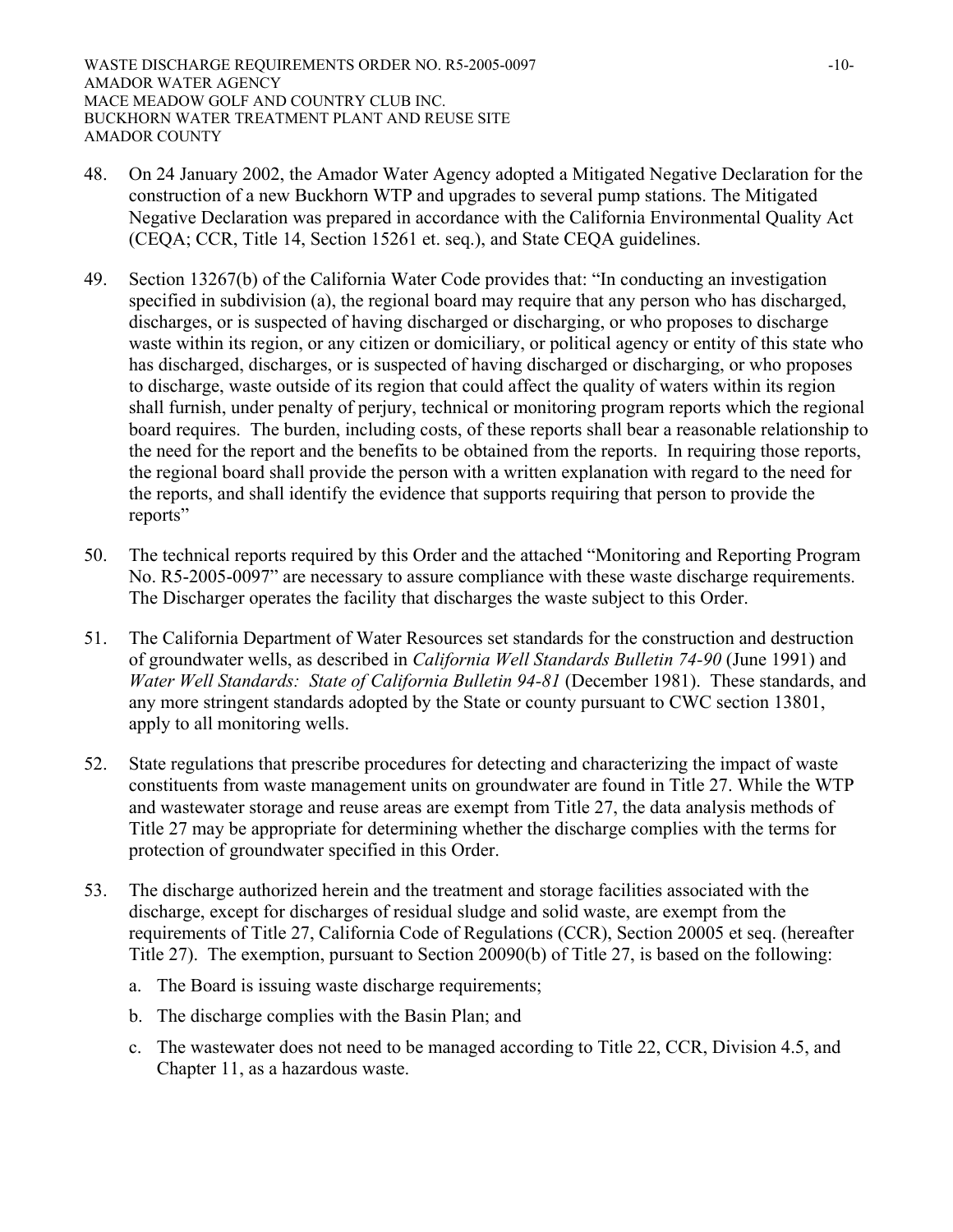54. Pursuant to California Water Code Section 13263(g), discharge is a privilege, not a right, and adoption of this Order does not create a vested right to continue the discharge.

# **Public Notice**

- 55. All the above and the supplemental information and details in the attached Information Sheet, which is incorporated by reference herein, were considered in establishing the following conditions of discharge.
- 56. The Discharger and interested agencies and persons were notified of the Board's intent to prescribe waste discharge requirements for this discharge, and have been provided with an opportunity for a public hearing and an opportunity to submit written views and recommendations.
- 57. In a public meeting, all comments pertaining to the discharge were heard and considered.

**IT IS HEREBY ORDERED** that pursuant to Sections 13263 and 13267 of the California Water Code, the Amador Water Agency, its agents, successors, and assigns, in order to meet the provisions contained in Division 7 of the California Water Code and regulations adopted hereunder, shall comply with the following:

[Note: Other prohibitions, conditions, definitions, and some methods of determining compliance are contained in the attached "Standard Provisions and Reporting Requirements for Waste Discharge Requirements" dated 1 March 1991.]

# **A. Discharge Prohibitions:**

- 1. Discharge of wastes to surface waters or surface water drainage courses is prohibited.
- 2. Bypass or overflow of the wastewater conveyance system is prohibited.
- 3. Discharge of wastewater downstream of the WTP, other than at the approved wastewater storage ponds (Pond No. 7 and 8) and the wastewater reuse areas (golf course) is prohibited.
- 4. Discharge of waste classified as hazardous, as defined in Sections 2521(a) of Title 23, CCR, Section 2510, et seq., (hereafter Chapter 15), or 'designated', as defined in Section 13173 of the California Water Code, is prohibited.
- 5. The use of wastewater for the purposes other than irrigation of the golf course is prohibited.

# **B. Discharge Specifications:**

1. The discharge of filter backwash wastewater from a 2 mgd water treatment plant is allowed; wastewater flows into the wastewater storage ponds shall not exceed 55 acre feet per calendar year. If the capacity of the treatment plant is increased beyond 2 mgd, then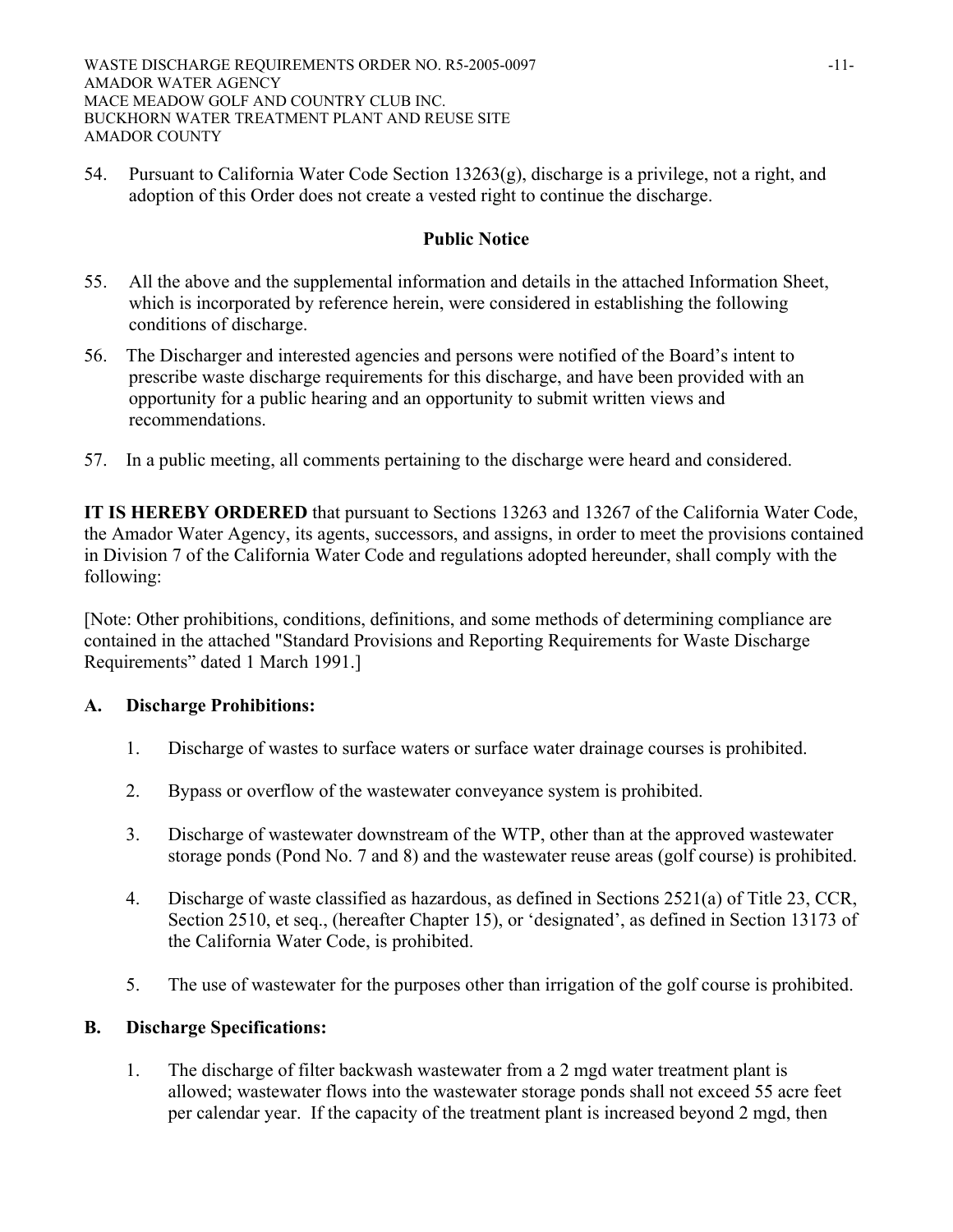the Discharger shall submit a RWD for a revised Order at least **180 days** before such an increase.

- 2. No waste constituent shall be released or discharged, or placed where it will be released or discharged, in a concentration or in a mass that causes violation of the Groundwater Limitations.
- 3. Neither the treatment nor the discharge shall cause a nuisance or condition of pollution as defined by the California Water Code, Section 13050.
- 4. Objectionable odors originating at this facility shall not be perceivable beyond the limits of the water treatment plant site boundaries.
- 5. The Amador Water Agency shall operate all systems and equipment to maximize treatment of raw water and optimize the quality of the discharge.

# **C. Effluent Limitations:**

1. Wastewater conveyed to the golf course storage ponds shall not exceed the following limits:

|                                 |              | $30$ -Day     |
|---------------------------------|--------------|---------------|
| Constituent                     | Units        | Average       |
| <b>Total Dissolved Solids</b>   | mg/l         | 450           |
| <b>Total Coliform Organisms</b> | $MPN/100$ ml | Less than 2.2 |
| <b>Total Nitrogen</b>           | mg/l         | 10            |

2. Wastewater conveyed to the golf course storage ponds shall not have a pH of less than 6.5 or greater than 8.4.

## **D. Groundwater Limitations**

- 1. Release of waste constituents from the WTP, storage ponds, and wastewater reuse areas shall not cause groundwater under and beyond the system components, to:
	- a. Contain any of the following constituents in concentration greater than as listed or greater than ambient background quality, whichever is greater.

| Constituent                     | Units        | Limitation    |
|---------------------------------|--------------|---------------|
| Boron                           | mg/L         | 0.7           |
| Chloride                        | mg/L         | 106           |
| Iron                            | mg/L         | 0.3           |
| Manganese                       | mg/L         | 0.05          |
| Sodium                          | mg/L         | 69            |
| <b>Total Coliform Organisms</b> | $MPN/100$ mL | Less than 2.2 |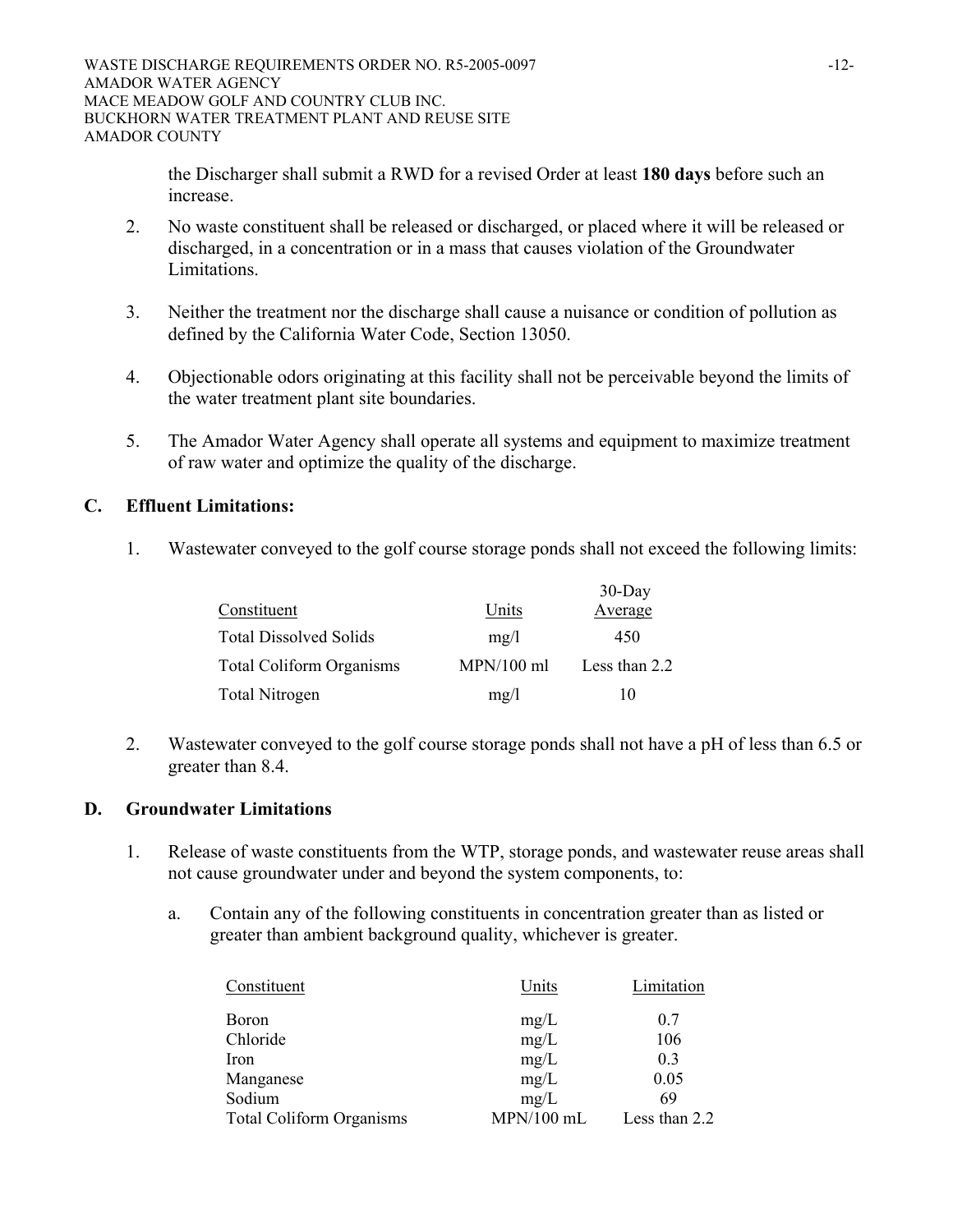### WASTE DISCHARGE REQUIREMENTS ORDER NO. R5-2005-0097 -13-AMADOR WATER AGENCY MACE MEADOW GOLF AND COUNTRY CLUB INC. BUCKHORN WATER TREATMENT PLANT AND REUSE SITE AMADOR COUNTY

| Units     | Limitation |
|-----------|------------|
| mg/L      | 450        |
| mg/L      | 10         |
| mg/L      |            |
| mg/L      | 10         |
| mg/L      | 1.5        |
| $\mu$ g/l | 4          |
| $\mu$ g/l | 0.27       |
| $\mu$ g/l | 1.1        |
| $\mu$ g/l | 0.37       |
|           |            |

 A cumulative impact limit that accounts for several dissolved constituents in addition to those listed here separately [e.g., alkalinity (carbonate and bicarbonate), calcium, hardness, phosphate, and potassium].

- b. Exhibit a pH of less than 6.5 or greater than 8.4 pH units.
- c. Impart taste, odor, toxicity, or color that creates nuisance or impairs any beneficial use.

## **E. Provisions:**

1

- 1. All of the following reports shall be submitted pursuant to Section 13267 of the California Water Code and shall be prepared as described by Provision E.3.
	- a. By **1 October 2005**, the Amador Water Agency and/or Mace Meadow Golf and Country Club shall submit a *Contingency Plan* describing the steps it will take if the wastewater in the storage ponds encroaches within two foot of freeboard. The plan shall consider any and all steps necessary to prevent wastewater overflows including restricting water usage, hauling wastewater to another permitted facility, and shutting down portions of the facility. This Contingency Plan shall be implemented whenever wastewater levels encroach within two foot of freeboard in the wastewater storage ponds.
	- b. By **30 October 2005**, the Amador Water Agency shall submit a report certifying that the installation and upgrade of piping described in Finding Number 12 has been completed.
	- c. By **15 November 2005**, Amador Water Agency and/or Mace Meadow Golf and Country Club shall submit a report showing and certifying that storm water diversion features have been installed around Pond Nos. 7 and 8 to redirect previously uncontrolled surface water runoff away from Pond Nos. 7 and 8.
	- d. By **15 November 2005**, the Amador Water Agency and/or Mace Meadow Golf and Country Club shall submit a *Surface Water Diversion Operations Plan*. The plan shall describe 1) how and when storm water will be diverted into the wastewater storage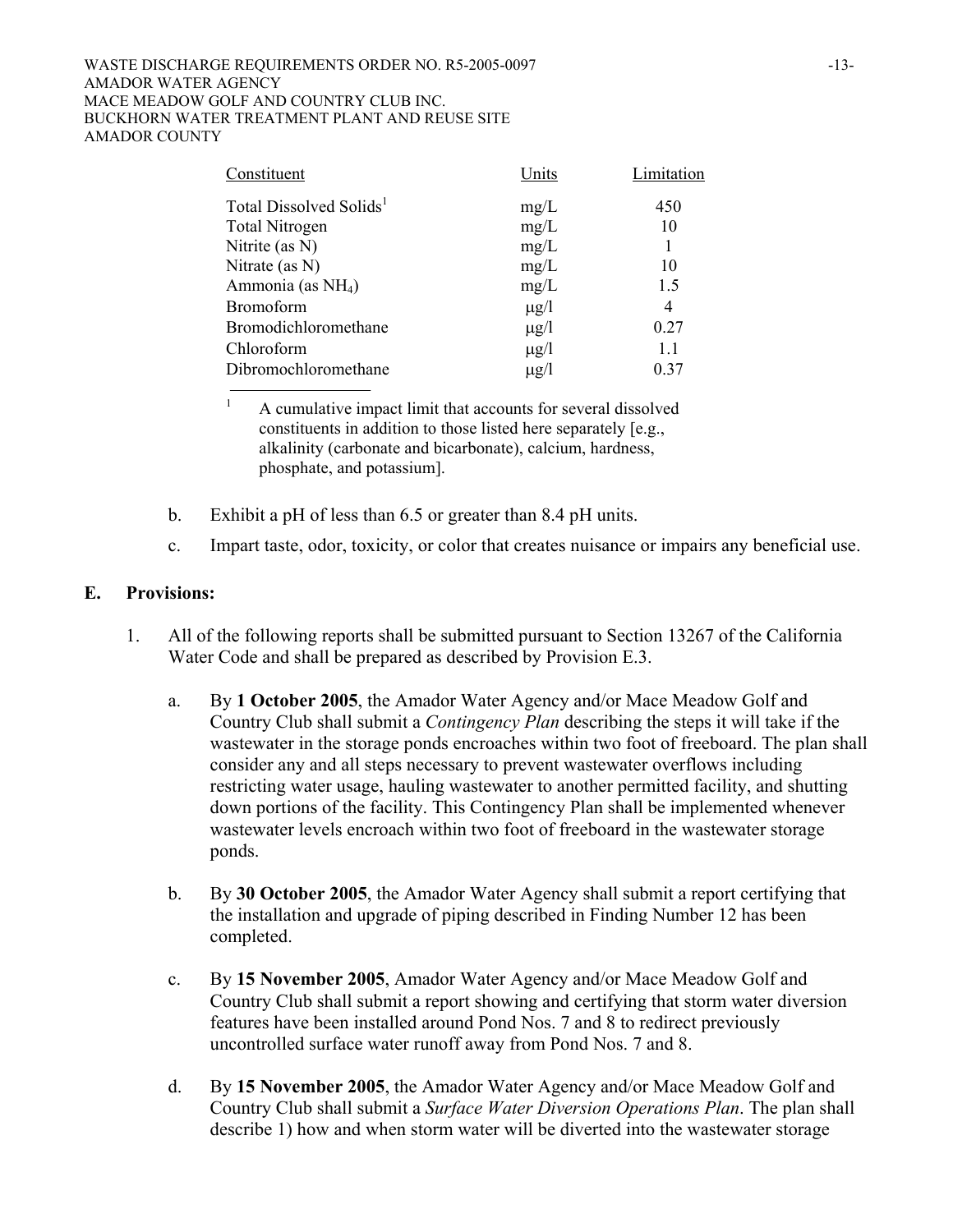ponds, 2) operations and procedures used to ensure that the wastewater ponds will have sufficient storage to comply with Discharge Specifications G.7 while diverting stormwater, and 3) a written agreement between the Amador Water Agency and Mace Meadow Golf Course, Inc. as to the responsibility of each entity.

- e. By **1 October 2007**, the Amador Water Agency and/or Mace Meadow Golf and Country Club shall submit a report showing and certifying that additional winter storage capacity (based on wastewater generated from the 2.0 mgd WTP) has been added to comply with Wastewater Reuse Specification G.7 and G.8 of these WDRs. The report shall describe what improvements/upgrades to existing storage facilities have been made such that a total of 31.2 acre-feet of wastewater may be stored.
- 2. If any constituent concentration in the wastewater discharge exceeds the applicable Effluent Limitation for two or more months, then the Discharger shall immediately notify Board staff. Within 120 days of notification, the Amador Water Agency and/or Mace Meadow Golf and Country Club shall submit a report describing the potential impact of the discharge on the underlying groundwater and assessing whether groundwater monitoring wells should be installed. The report shall contain a characterization of the quality of the groundwater underlying the wastewater storage ponds. Samples may be collected using one-time drilling techniques or from permanent monitoring wells.
- 3. All technical reports required herein that involve planning, investigation, evaluation, or design, or other work requiring interpretation and proper application of engineering or geologic sciences, shall be prepared by or under the direction of persons registered to practice in California pursuant to California Business and Professions Code sections 6735, 7835, and 7835.1. To demonstrate compliance with sections 415 and 3065 of Title 16, CCR, all technical reports must contain a statement of the qualifications of the responsible registered professional(s). As required by these laws, completed technical reports must bear the signature(s) and seal(s) of the registered professional(s) in a manner such that all work can be clearly attributed to the professional responsible for the work.
- 4. If the Regional Board requires groundwater monitoring to be conducted, and groundwater monitoring results show that the discharge of waste to the storage ponds and reclamation areas is causing groundwater to contain waste constituents in concentrations statistically greater than background water quality, then within 120 days of the request of the Executive Officer, the Discharger shall submit a *BPTC Evaluation Workplan* that sets forth a scope and schedule for a systematic and comprehensive technical evaluation of each component of the system's waste treatment and disposal system to determine best practicable treatment and control for each waste constituent listed in the Groundwater Limitations D.1.a of this Order. The workplan shall contain a preliminary evaluation of each component of the wastewater recycling system and propose a time schedule for completing the comprehensive technical evaluation. The schedule to complete the evaluation shall be as short as practicable, and shall not exceed one year.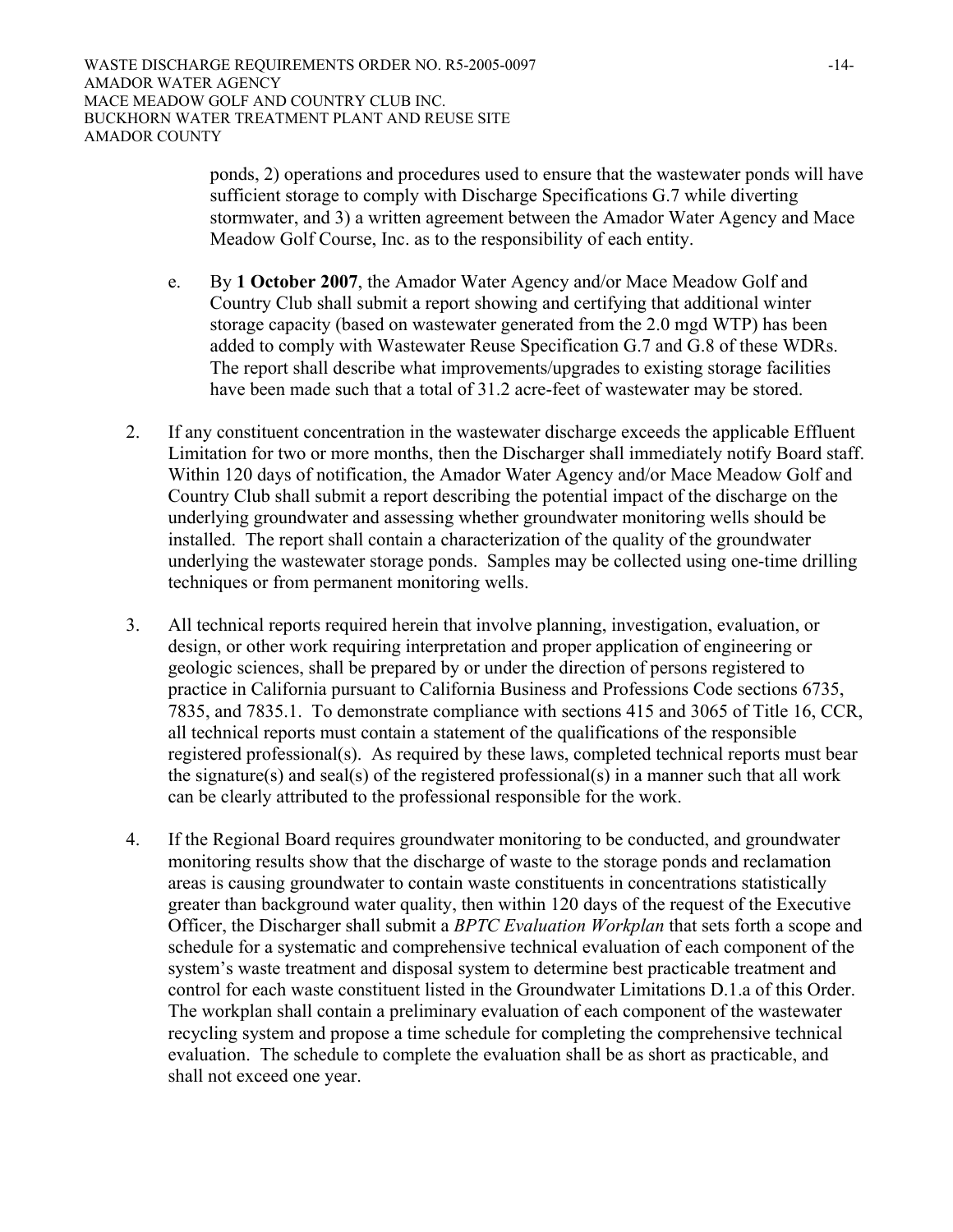- 5. The Amador Water Agency shall comply with the Monitoring and Reporting Program No. R5-2005-0097, which is part of this Order, and any revisions thereto as ordered by the Executive Officer.
- 6. The Amador Water Agency shall comply with the "Standard Provisions and Reporting Requirements for Waste Discharge Requirements", dated 1 March 1991, which are attached hereto and made part of this Order by reference. This attachment and its individual paragraphs are commonly referenced as "Standard Provision(s)."
- 7. The Amador Water Agency shall use the best practicable treatment and control, including proper operation and maintenance, to comply with this order.
- 8. The Amador Water Agency shall report promptly to the Regional Board any material change or proposed change in the character, location, or volume of the discharge.
- 9. The Amador Water Agency shall report to the Regional Board any toxic chemical release data it reports to the State Emergency Response Commission within 15 days of reporting the data to the Commission pursuant to section 313 of the "Emergency Planning and Community Right to Know Act of 1986."
- 10. The Amador Water Agency shall submit to the Regional Board on or before each compliance report due date, the specified document or, if appropriate, a written report detailing compliance or noncompliance with the specific schedule date and task. If noncompliance is being reported, then the Discharger shall state the reasons for such noncompliance and provide an estimate of the date when the Discharger will be in compliance. The Discharger shall notify the Regional Board in writing when it returns to compliance with the time schedule.
- 11. In the event of any change in control or ownership of land or waste discharge facilities described herein, the Discharger shall notify the succeeding owner or operator of the existence of this Order by letter, a copy of which shall be immediately forwarded to this office.
- 12. The Amador Water Agency must comply with all conditions of this Order, including timely submittal of technical and monitoring reports as directed by the Executive Officer. Violations may result in enforcement action, including Regional Board or court orders requiring corrective action or imposing civil monetary liability, or in revision or recession of this Order.
- 13. A copy of this Order shall be kept at the discharge facility for reference by operating personnel. Key operating personnel shall be familiar with its contents.
- 14. The Board will review this Order periodically and will revise requirements when necessary.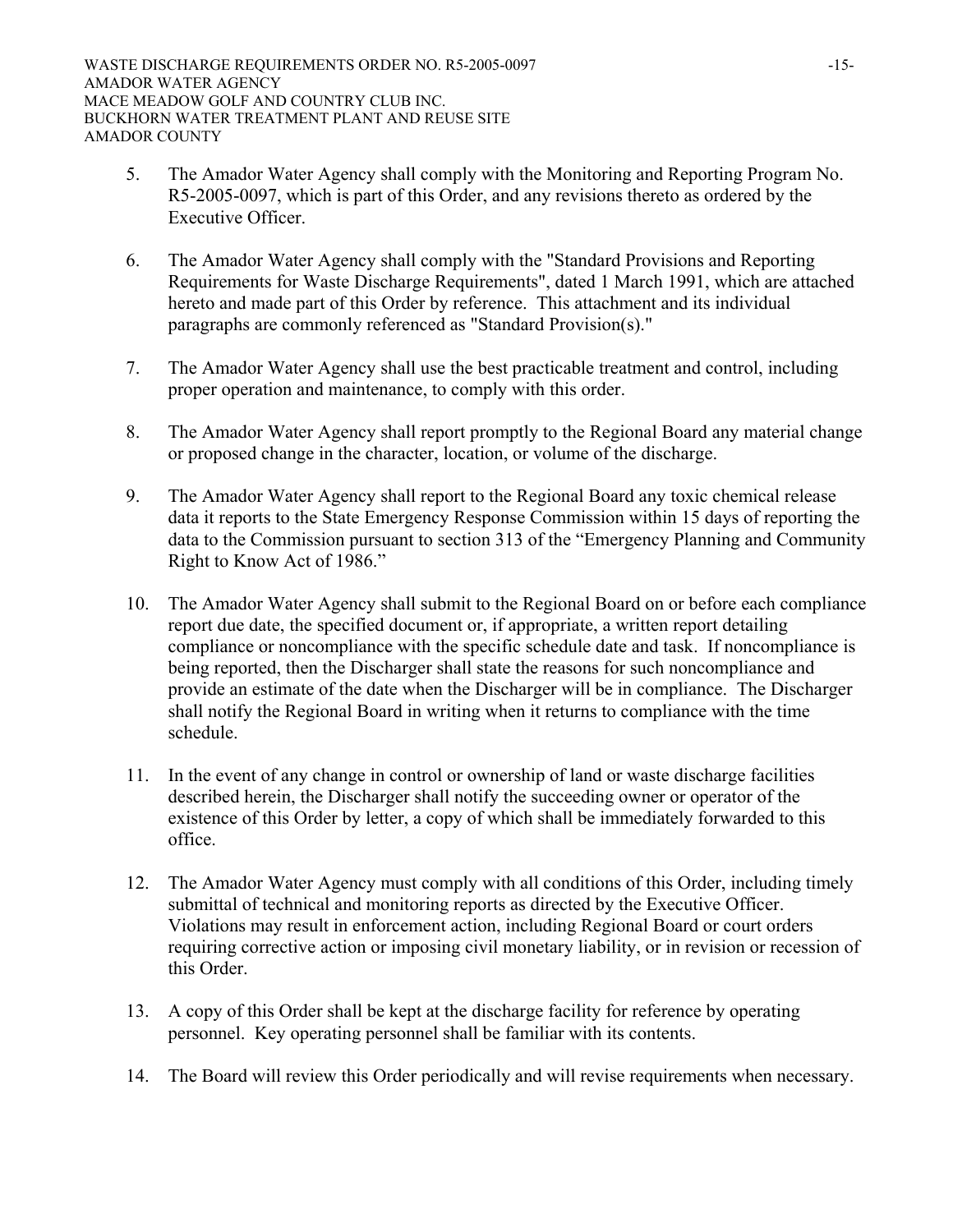**IT IS HEREBY ORDERED** that pursuant to Sections 13263 and 13267 of the California Water Code, Mace Meadow Golf and Country Club, Inc., its agents, successors, and assigns, in order to meet the provisions contained in Division 7 of the California Water Code and regulations adopted hereunder, shall comply with the following:

[Note: Other prohibitions, conditions, definitions, and some methods of determining compliance are contained in the attached "Standard Provisions and Reporting Requirements for Waste Discharge Requirements" dated 1 March 1991.

# **F. Discharge Prohibitions:**

- 1. Discharge of wastes to surface waters or surface water drainage courses is prohibited.
- 2. Bypass or overflow of untreated or partially treated waste is prohibited.
- 3. Discharge of wastewater outside of the approved wastewater storage ponds (Pond Nos. 7 and 8) and reuse areas (golf course) is prohibited.
- 4. Application of wastewater to areas different than those described in Finding No. 24 is prohibited.
- 5. Discharge of waste classified as hazardous, as defined in Sections 2521(a) of Title 23, CCR, Section 2510, et seq., (hereafter Chapter 15), or 'designated', as defined in Section 13173 of the California Water Code, is prohibited.
- 6. The use of wastewater for the purposes other than irrigation of the golf course is prohibited.

# **G. Water Reuse Specifications:**

- 1. No waste constituent shall be released or discharged, or placed where it will be released or discharged, in a concentration or in a mass that causes violation of the Groundwater Limitations.
- 2. Objectionable odors originating at this facility shall not be perceivable beyond the limits of the wastewater reuse areas.
- 3. Neither the treatment nor the discharge shall cause a nuisance or condition of pollution as defined by the California Water Code, Section 13050.
- 4. As a means of discerning compliance with Water Reuse Specifications G.2 and 3, the dissolved oxygen content in the upper one foot of the wastewater storage ponds shall not be less than 1.0 mg/l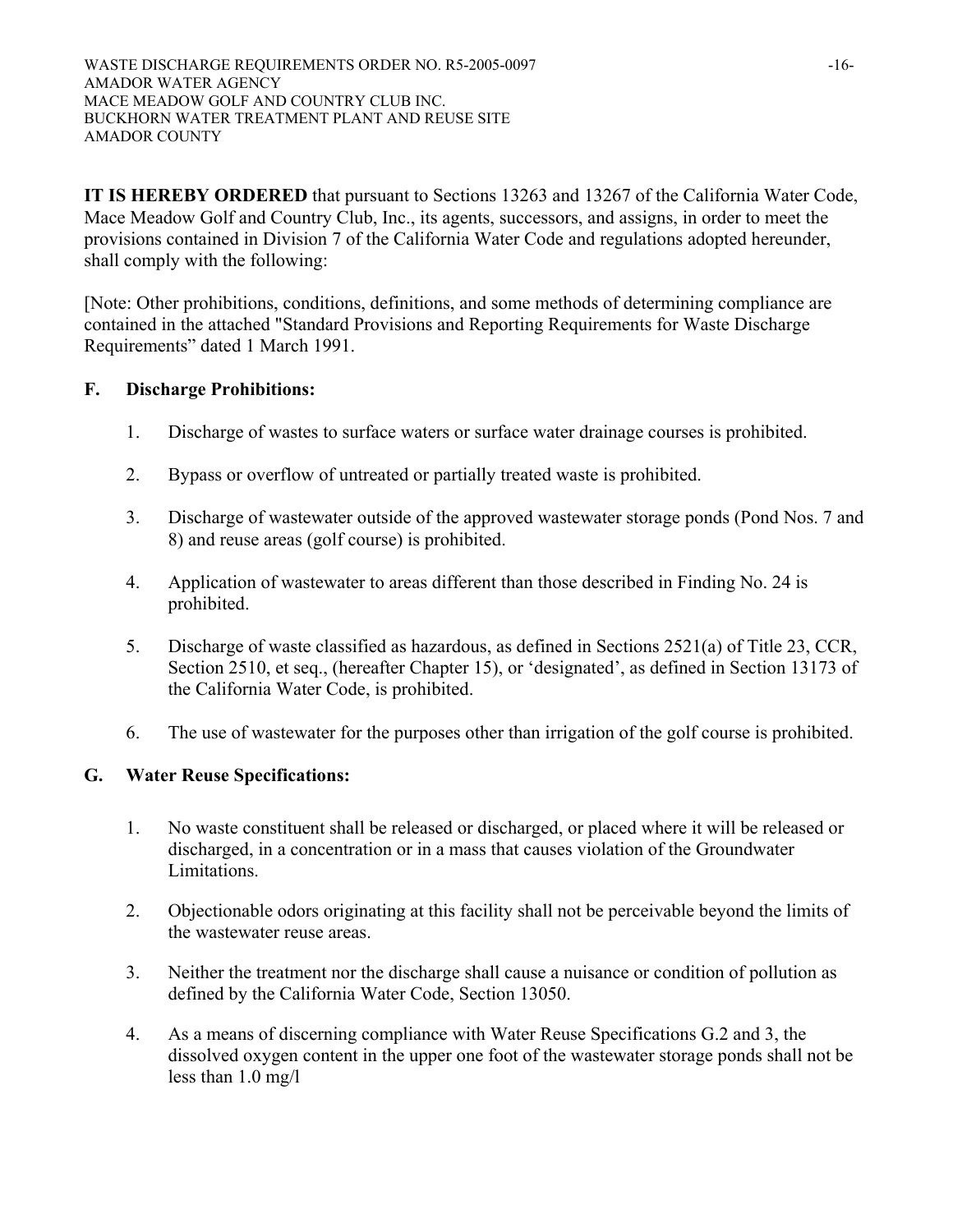- 5. Mace Meadow Golf and Country Club, Inc. shall operate all systems and equipment to maximize treatment of wastewater and optimize the quality of the discharge.
- 6. Portions of the golf course which are within the 100-year flood plain shall not be irrigated with wastewater during periods of flooding or imminent flooding.
- 7. The wastewater storage ponds (Pond Nos. 7 and 8) and reuse areas shall have sufficient storage, and disposal capacity to accommodate allowable wastewater flow (wastewater generated from a 2.0 mgd capacity WTP), design seasonal precipitation, and ancillary inflow and infiltration. Design seasonal precipitation shall be based on total annual precipitation using a return period of 100 years, distributed monthly in accordance with the historical rainfall patterns.
- 8. The freeboard in wastewater storage ponds shall never be less than two feet as measured from the water surface to the lowest point of overflow.
- 9. On or about **15 October** each year, available pond storage capacity shall at least equal the volume necessary to comply with Water Reuse Specifications No. G.7 and G.8.
- 10. Public contact with stored wastewater at the golf course shall be controlled through the use of fences and cautionary sings, and/or approriate means. Perimeter warning signs indicating that wastewater is in use shall be posted at adequate signage along the property boundary and at each access road entrance to the irrigation area, including cart paths.
- 11. Application of wastewater to land shall not be performed within 24 hours before a forecasted storm, during precipitation, or within 24 hours after any precipitation event, nor when the ground is saturated. A forecasted storm is here designated as a storm with a National Weather Service defined probability of occurrence of 50 percent or greater.
- 12. Spray irrigation with wastewater is prohibited when wind velocities exceed 30 mph.
- 13. The wastewater storage ponds and areas irrigated with wastewater shall be managed to prevent breeding of mosquitoes. More specifically:
	- a. An erosion control program should assure that small coves and irregularities are not created around the perimeter of the water surface.
	- b. Weeds shall be minimized through control of water depth, harvesting, and/or herbicides.
	- c. Dead algae, vegetation, and debris shall not accumulate on the water surface.
	- d. All applied irrigation water must infiltrate completely within 24 hours.
	- e. Ditches not serving as wildlife habitat should be maintained free of emergent, marginal, and floating vegetation.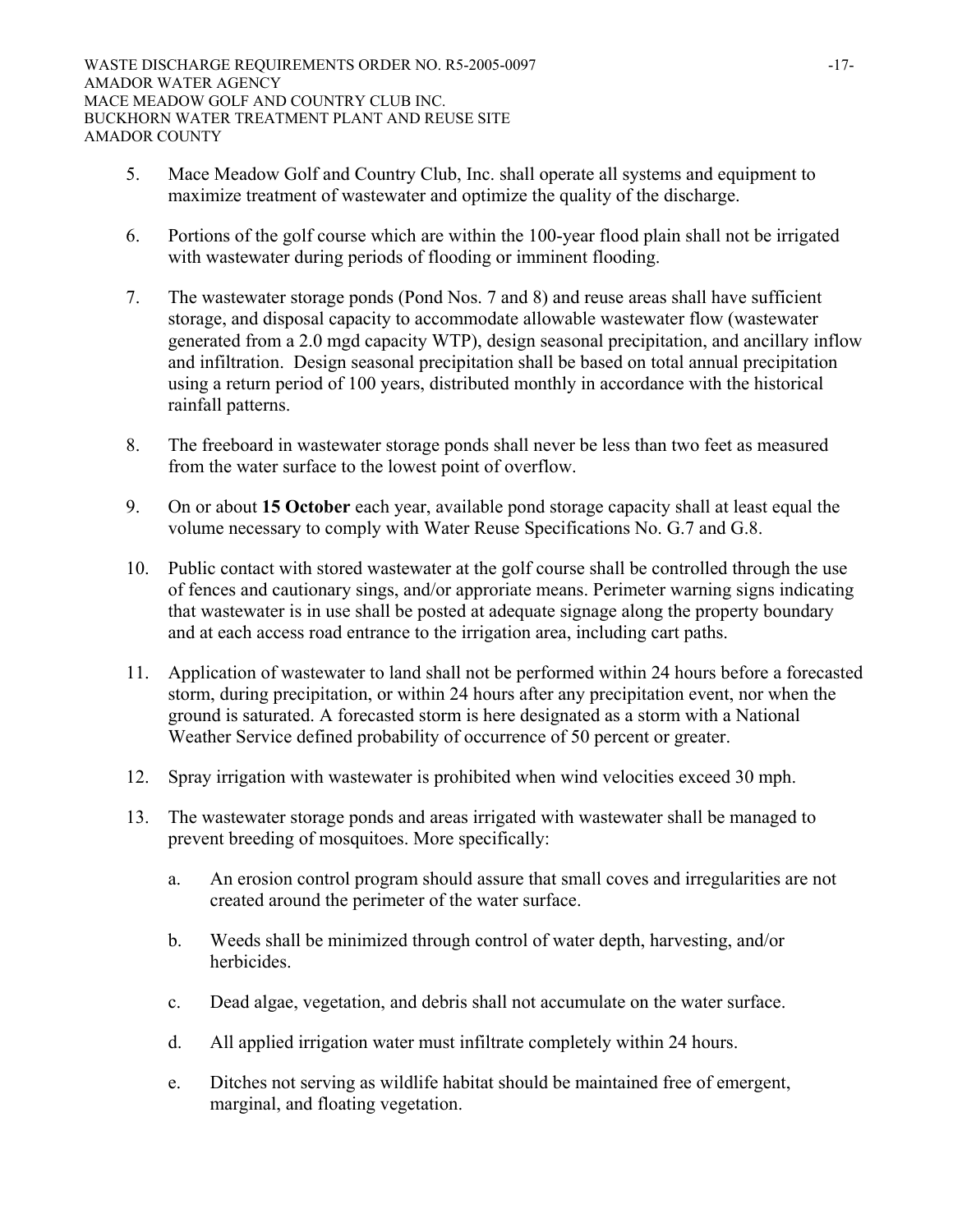- f. Low-pressure and un-pressurized pipelines and ditches which are accessible to mosquitoes shall not be used to store reclaimed water.
- 14. Irrigation of wastewater shall be managed, using BPTC methods, to minimize runoff and movement of aerosols from the designated golf course irrigation areas.
- 15. A 10-foot buffer zone shall be maintained between any watercourse and the wetted area produced during irrigation of wastewater.
- 16. A 50-foot buffer zone shall be maintained between any spring, domestic well or irrigation well and the wetted area produced during land application of effluent.
- 17. Application rates of wastewater shall not exceed agronomic rates considering the crop, soil, climate, and irrigation management system. The nutrient loading of the reuse areas, including nutritive value or organic and chemical fertilizers and of the reclaimed water, shall not exceed the crop demand.

# **H. Groundwater Limitations**

- 1. Release of waste constituents from wastewater storage and disposal components associated with the golf course shall not cause groundwater under and beyond the system components, to:
	- a. Contain any of the following constituents in concentration greater than as listed or greater than ambient background quality, whichever is greater.

| Constituent                         | Units        | Limitation    |
|-------------------------------------|--------------|---------------|
| Boron                               | mg/L         | 0.7           |
| Chloride                            | mg/L         | 106           |
| Iron                                | mg/L         | 0.3           |
| Manganese                           | mg/L         | 0.05          |
| Sodium                              | mg/L         | 69            |
| <b>Total Coliform Organisms</b>     | $MPN/100$ mL | Less than 2.2 |
| Total Dissolved Solids <sup>1</sup> | mg/L         | 450           |
| <b>Total Nitrogen</b>               | mg/L         | 10            |
| Nitrite (as N)                      | mg/L         | 1             |
| Nitrate (as N)                      | mg/L         | 10            |
| Ammonia (as NH <sub>4</sub> )       | mg/L         | 1.5           |
| <b>Bromoform</b>                    | $\mu$ g/l    | 4             |
| Bromodichloromethane                | $\mu$ g/l    | 0.27          |
| Chloroform                          | $\mu$ g/l    | 1.1           |
| Dibromochloromethane                | $\mu$ g/l    | 0.37          |

1 A cumulative impact limit that accounts for several dissolved constituents in addition to those listed here separately [e.g., alkalinity (carbonate and bicarbonate), calcium, hardness, phosphate, and potassium].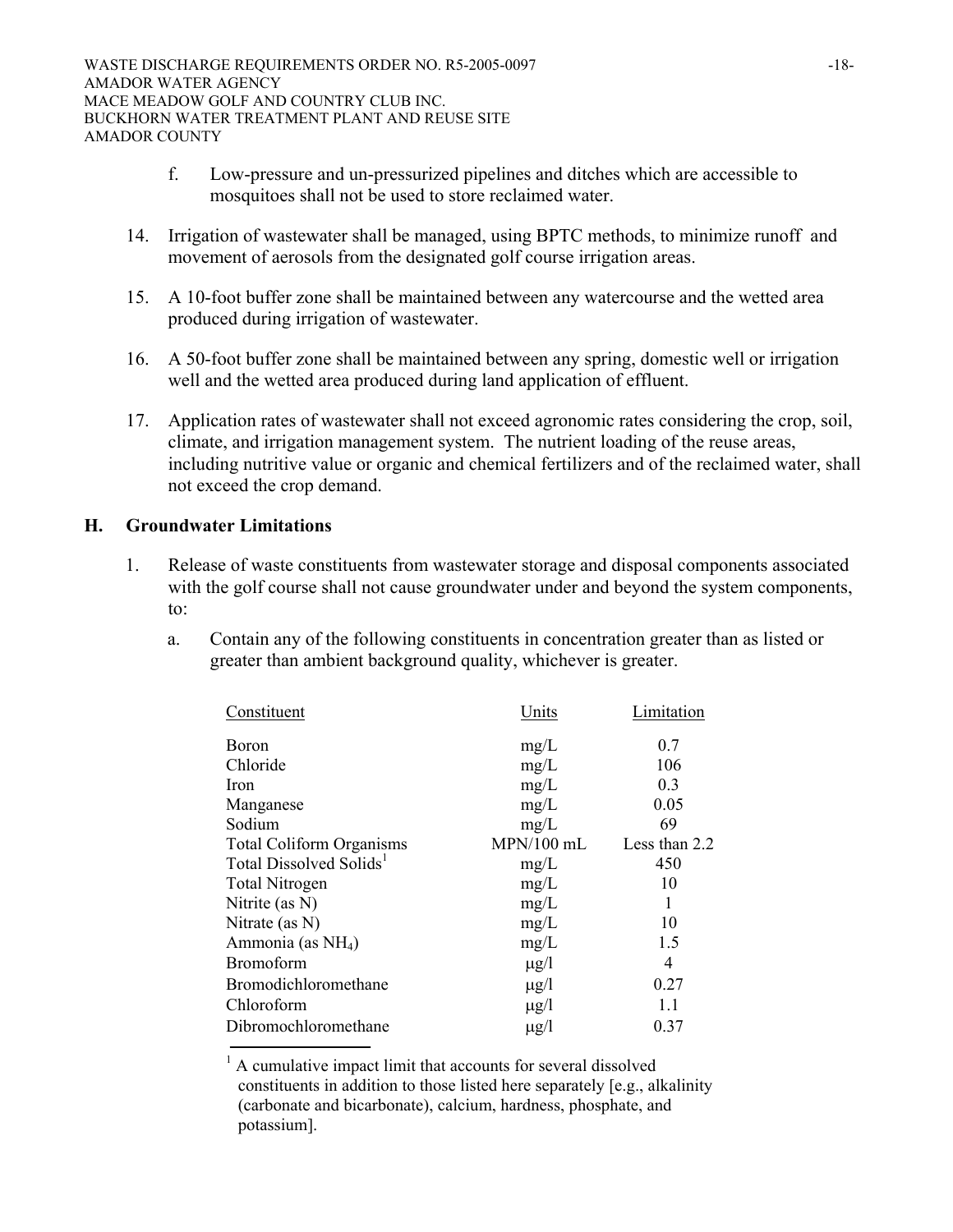- b. Exhibit a pH of less than 6.5 or greater than 8.4 pH units.
- c. Impart taste, odor, toxicity, or color that creates nuisance or impairs any beneficial use.

## **I. Provisions:**

- 1. All of the following reports shall be submitted pursuant to Section 13267 of the California Water Code and shall be prepared as described by Provision I.3.
	- a. By **1 October 2005**, the Amador Water Agency and/or Mace Meadow Golf and Country Club shall submit a *Contingency Plan* describing the steps it will take if the wastewater in the storage ponds encroaches within two foot of freeboard. The plan shall consider any and all steps necessary to prevent wastewater overflows including restricting water usage, hauling wastewater to another permitted facility, and shutting down portions of the facility. This plan shall be implemented whenever wastewater levels encroach within two foot of freeboard in the wastewater storage ponds.
	- b. By **15 November 2005**, Amador Water Agency and/or Mace Meadow Golf and Country Club shall submit a report showing and certifying that storm water diversion features have been installed around Pond Nos. 7 and 8 to redirect previously uncontrolled surface water runoff away from Pond Nos. 7 and 8.
	- c. By **15 November 2005**, the Amador Water Agency and/or Mace Meadow Golf and Country Club shall submit a *Surface Water Diversion Operations Plan*. The plan shall describe 1) how and when storm water will be diverted into the wastewater storage ponds, 2) operations and procedures used to ensure that the wastewater ponds will have sufficient storage to comply with Discharge Specifications G.7 while diverting stormwater, and 3) a written agreement between the Amador Water Agency and Mace Meadow Golf Course, Inc. as to the responsibility of each entity.
	- d. By **1 May 2006**, Mace Meadow Golf and Country Club shall submit an *Irrigation System Improvement Report* which describes the measures that have been implemented to ensure overspray and tailwater runoff from irrigation of the reclamation areas does not enter surface drainage courses or surface water bodies (i.e., creeks, golf course ponds, etc.). If reconfiguration of the irrigation system was necessary to comply with Discharge Prohibition F.1, then the report shall include a map showing those portions of the irrigation system that have been reconfigured, including locations of sprinkler heads- that have been removed or capped, relocation of sprinkler heads, and/or replacement of sprinkler heads (i.e., full heads to half heads). If drainage culverts are installed within surface drainages, then the report shall show the locations where culverts were installed, and describe the type of culvert(s) that have been installed.
	- e. By **1 October 2007**, the Amador Water Agency and/or Mace Meadow Golf and Country Club shall submit a report certifying that additional winter storage capacity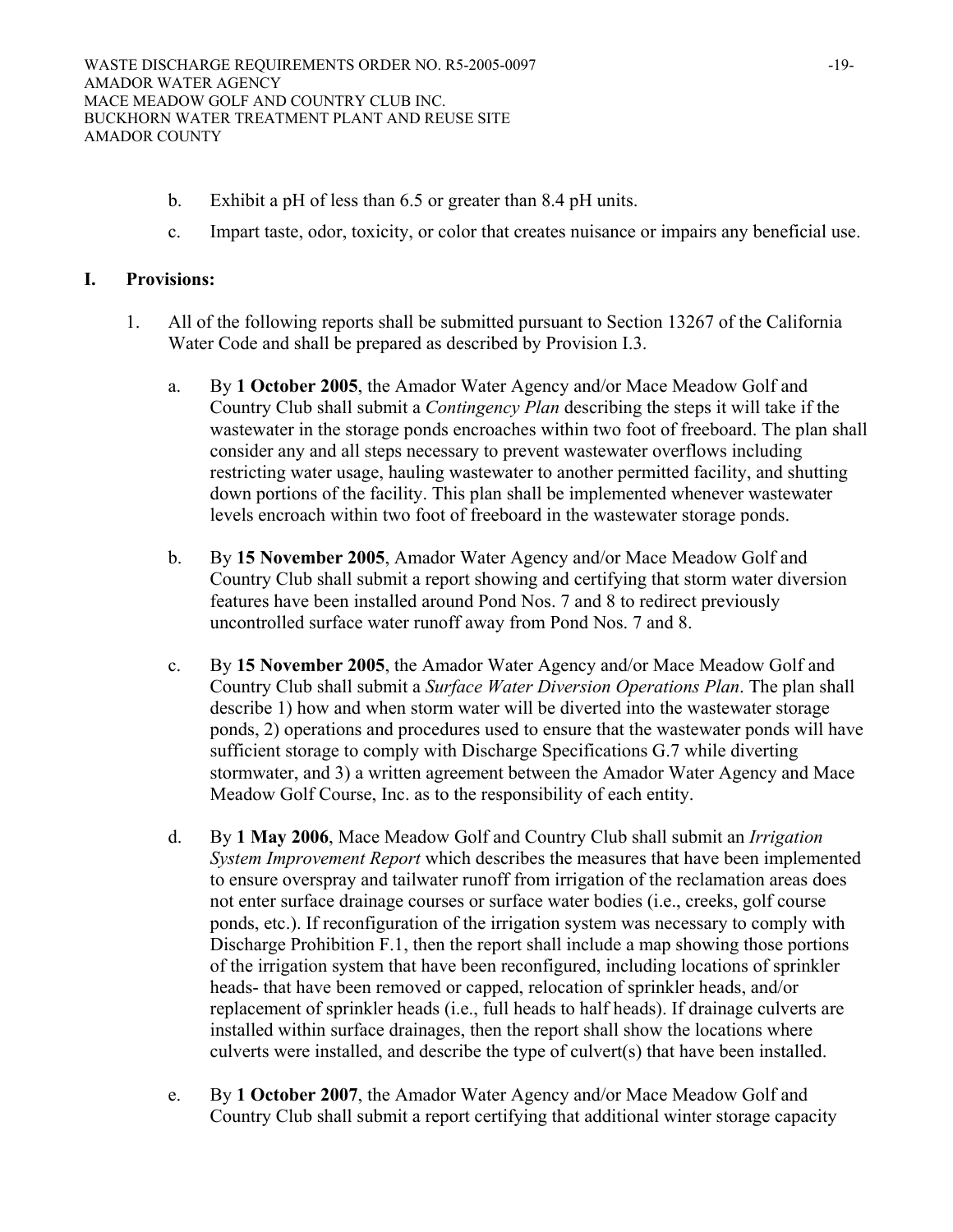.

(based on wastewater generated from the 2.0 mgd WTP) has been added to comply with Wastewater Reuse Specification G.7 and G.8 of these WDRs. The report shall describe what improvements/upgrades to existing storage facilities have been made such that a total of 31.2 acre-feet of wastewater may be stored.

- 2. If any constituent concentration in the wastewater discharge exceeds the applicable Effluent Limitation for two or more months, then the Discharger shall immediately notify Board staff. Within 120 days of notification, the Amador Water Agency and/or Mace Meadow Golf and Country Club shall submit a report describing the potential impact of the discharge on the underlying groundwater and assessing whether groundwater monitoring wells should be installed. The report shall contain a characterization of the quality of the groundwater underlying the wastewater storage ponds. Samples may be collected using one-time drilling techniques or from permanent monitoring wells.
- 3. All technical reports required herein that involve planning, investigation, evaluation, or design, or other work requiring interpretation and proper application of engineering or geologic sciences, shall be prepared by or under the direction of persons registered to practice in California pursuant to California Business and Professions Code sections 6735, 7835, and 7835.1. To demonstrate compliance with sections 415 and 3065 of Title 16, CCR, all technical reports must contain a statement of the qualifications of the responsible registered professional(s). As required by these laws, completed technical reports must bear the signature(s) and seal(s) of the registered professional(s) in a manner such that all work can be clearly attributed to the professional responsible for the work.
- 4. If the Regional Board requires groundwater monitoring to be conducted, and groundwater monitoring results show that the discharge of waste to the storage ponds and reclamation areas is causing groundwater to contain waste constituents in concentrations statistically greater than background water quality, then within 120 days of the request of the Executive Officer, the Discharger shall submit a *BPTC Evaluation Workplan* that sets forth a scope and schedule for a systematic and comprehensive technical evaluation of each component of the system's waste treatment and disposal system to determine best practicable treatment and control for each waste constituent listed in the Groundwater Limitations H.1.a of this Order. The workplan shall contain a preliminary evaluation of each component of the wastewater recycling system and propose a time schedule for completing the comprehensive technical evaluation. The schedule to complete the evaluation shall be as short as practicable, and shall not exceed one year.
- 5. Mace Meadow Golf and Country Club, Inc. shall comply with the Monitoring and Reporting Program No. R5-2005-0097, which is part of this Order, and any revisions thereto as ordered by the Executive Officer.
- 6. Mace Meadow Golf and Country Club, Inc. shall comply with the "Standard Provisions and Reporting Requirements for Waste Discharge Requirements", dated 1 March 1991, which are attached hereto and made part of this Order by reference. This attachment and its individual paragraphs are commonly referenced as "Standard Provision(s)."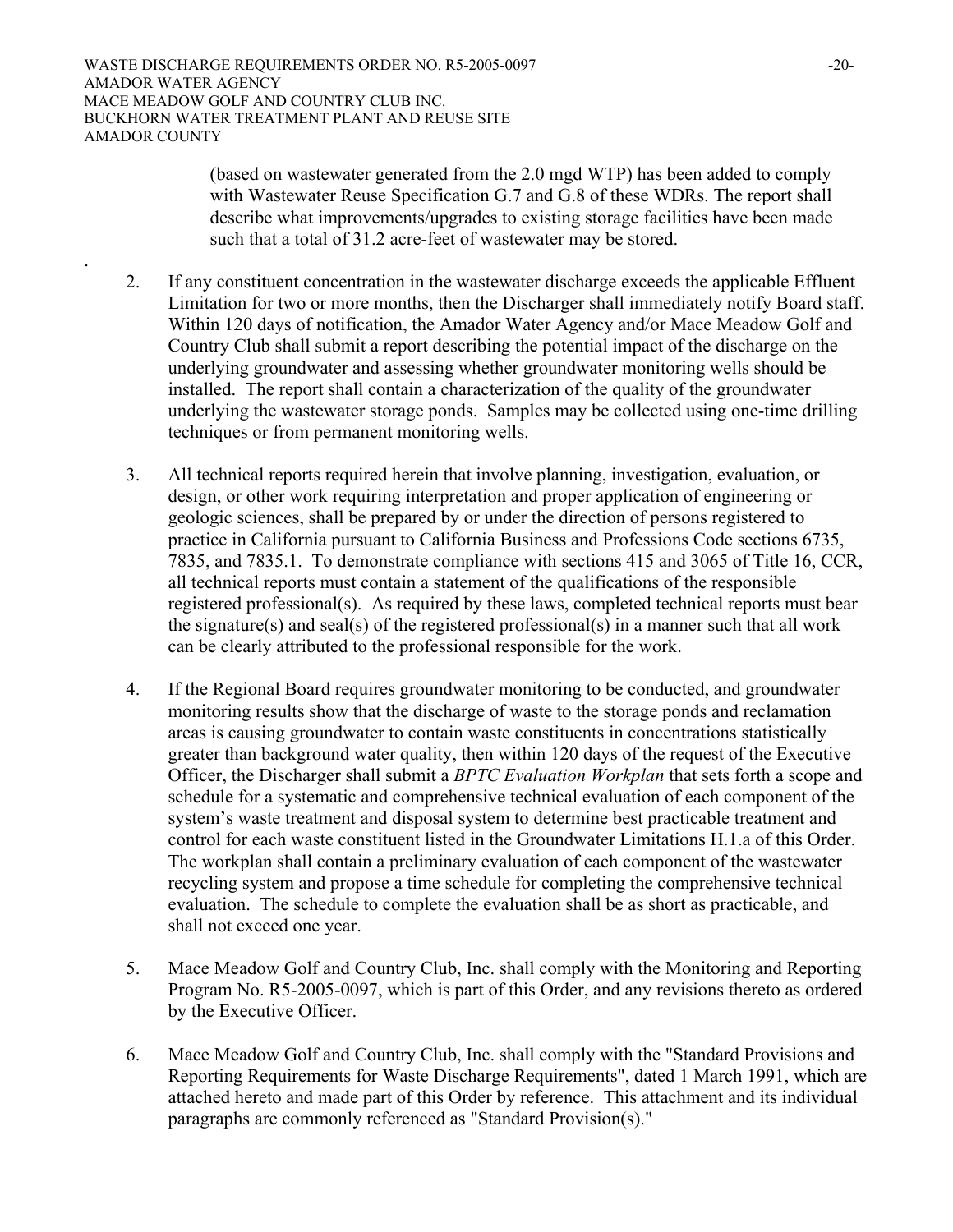- 7. Mace Meadow Golf and Country Club, Inc. shall use the best practicable treatment and control, including application of recycled wastewater at agronomic rates, and proper operation and maintenance of the irrigation system, to comply with this order.
- 8. Mace Meadow Golf and Country Club, Inc. shall report promptly to the Regional Board any material change or proposed change in the character, location, or volume of the discharge.
- 9. Mace Meadow Golf and Country Club, Inc. shall submit to the Regional Board on or before each compliance report due date, the specified document or, if appropriate, a written report detailing compliance or noncompliance with the specific schedule date and task. If noncompliance is being reported, then the Discharge shall state the reasons for such noncompliance and provide an estimate of the date when the Discharger will be in compliance. The Discharger shall notify the Regional Board in writing when it returns to compliance with the time schedule.
- 10. In the event of any change in control or ownership of land or waste discharge facilities described herein, Mace Meadow Golf and Country Club, Inc. shall notify the succeeding owner or operator of the existence of this Order by letter, a copy of which shall be immediately forwarded to this office.
- 11. Mace Meadow Golf and Country Club, Inc. must comply with all conditions of this Order, including timely submittal of technical and monitoring reports as directed by the Executive Officer. Violations may result in enforcement action, including Regional Board or court orders requiring corrective action or imposing civil monetary liability, or in revision or recession of this Order.
- 12. A copy of this Order shall be kept at the discharge facility for reference by operating personnel. Key operating personnel shall be familiar with its contents.
- 13. The Board will review this Order periodically and will revise requirements when necessary.

I, THOMAS R. PINKOS, Executive Officer, do hereby certify the foregoing is a full, true, and correct copy of an Order adopted by the California Regional Water Quality Control Board, Central Valley Region, on 24 June 2005.

THOMAS R. PINKOS, Executive Officer

**Attachments** 

JSK: 24 June 2005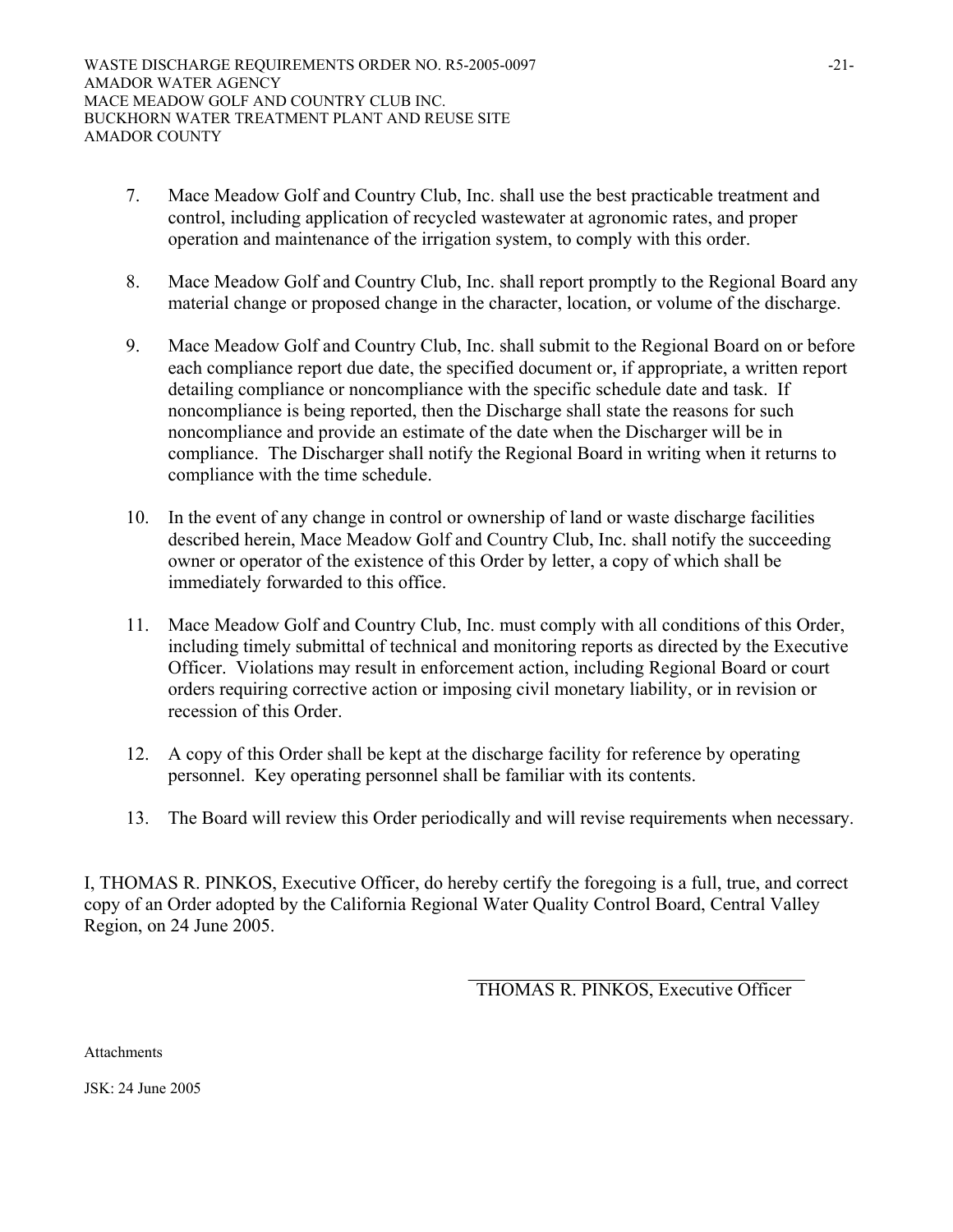# CALIFORNIA REGIONAL WATER QUALITY CONTROL BOARD CENTRAL VALLEY REGION

# MONITORING AND REPORTING PROGRAM NO. R5-2005-0097 FOR AMADOR WATER AGENCY MACE MEADOW GOLF AND COUNTRY CLUB, INC. BUCKHORN WATER TREATMENT PLANT AND REUSE SITE AMADOR COUNTY

This Monitoring and Reporting Program (MRP) describes requirements for monitoring the water treatment plant, backwash water (wastewater), wastewater storage ponds, and wastewater reuse areas. This MRP is issued pursuant to Water Code Section 13267. The Discharger shall not implement any changes to this MRP unless and until a revised MRP is issued by the Executive Officer. Regional Board staff shall approve specific sample station locations prior to implementation of sampling activities. Amador Water Agency and Mace Meadow Golf and Country Club, Inc. are jointly responsible for implementing this MRP, and shall submit joint monitoring reports.

All samples shall be representative of the volume and nature of the discharge or matrix of material sampled. The time, date, and location of each grab sample shall be recorded on the sample chain of custody form. Field test instruments (such as those used to measure pH and dissolved oxygen) may be used provided that:

- 1. The operator is trained in proper use and maintenance of the instruments;
- 2. The instruments are calibrated prior to each monitoring event;
- 3. The instruments are serviced and/or calibrated per the manufacturer's recommended frequency; and
- 4. Field calibration reports are submitted as described in the "Reporting" section of the MRP.

## **WASTEWATER MONITORING**

Wastewater samples shall be collected before discharge to wastewater storage ponds and shall be representative of the volume and nature of the discharge. Wastewater monitoring shall include the following:

|                                       |                |                       | Sampling         | Reporting        |
|---------------------------------------|----------------|-----------------------|------------------|------------------|
| Constituent                           | Units          | <b>Type of Sample</b> | <b>Frequency</b> | <b>Frequency</b> |
| Flow <sup>1</sup>                     | mgd            | Continuous            | Daily            | Monthly          |
| Total Coliform Organisms <sup>2</sup> | MPN/100 ml $3$ | Grab                  | Monthly          | Monthly          |
| <b>Total Dissolved Solids</b>         | mg/L           | Grab                  | Monthly          | Monthly          |
| Sodium                                | mg/L           | Grab                  | Monthly          | Monthly          |
| Chloride                              | mg/L           | Grab                  | Monthly          | Monthly          |
| Nitrate as Nitrogen                   | mg/L           | Grab                  | Monthly          | Monthly          |
| pH                                    | Standard       | Grab                  | Monthly          | Monthly          |
| Dissolved Metals <sup>5,6</sup>       | $\text{ug/L}$  | Grab                  | Annually         | Annually         |
| Standard Minerals <sup>4</sup>        | mg/L           | Grab                  | Annually         | Annually         |

1 Wastewater flows discharged into the storage ponds shall be monitored

2 Using a minimum of 10 tubes or two dilutions.

3 Most probable number per 100 ml.

4 Standard Minerals shall include, at a minimum, the following elements/compounds: boron, calcium, iron, magnesium, potassium, sulfate, total alkalinity (including alkalinity series), and hardness.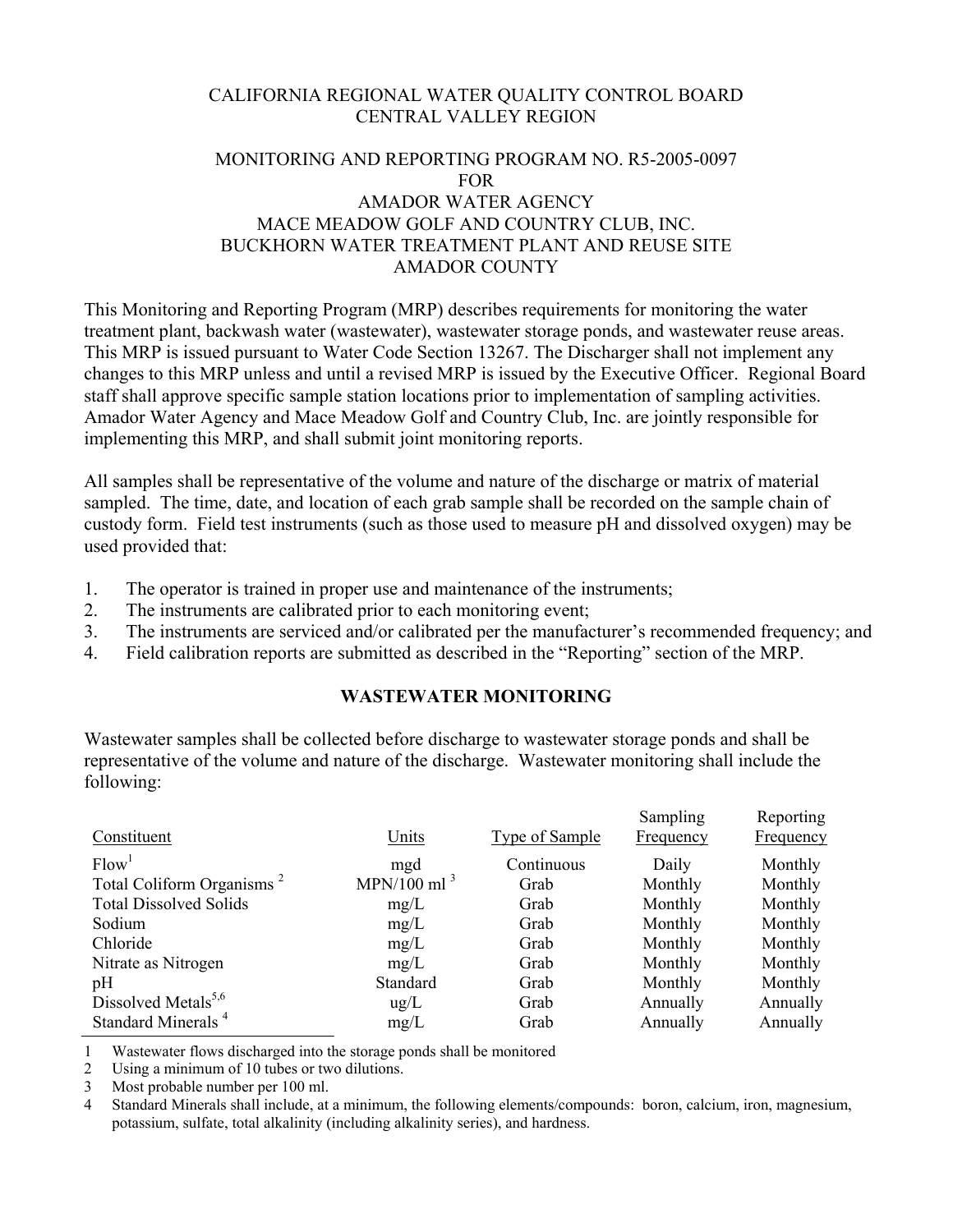#### MONITORING AND REPORTING PROGRAM NO. R5-2005-0097 2 AMADOR WATER AGENCY MACE MEADOW GOLF AND COUNTRY CLUB INC. BUCKHORN WATER TREATMENT PLANT REUSE SITE AMADOR COUNTY

- 5 At a minimum, the following metals shall be included in: aluminum, antimony, arsenic, total chromium, hexavalent chromium, copper, iron, lead, manganese, molybdenum, nickel, selenium, silver, thallium, vanadium, and zinc.
- 6 Samples shall be filtered through a 0.45micron filter prior to preservation.

## **STORAGE POND MONITORING**

Each storage pond shall be sampled for the parameters specified below. In addition, the monthly monitoring report shall provide a statement as to whether surface water runoff was diverted into the storage pond(s), and if so, the timeframe and volume of diversion.

| Constituent                  | <u>Units</u> | <b>Type of Sample</b> | Sampling<br><b>Frequency</b> | Reporting<br><b>Frequency</b> |
|------------------------------|--------------|-----------------------|------------------------------|-------------------------------|
| Dissolved Oxygen             | mg/l         | Grab                  | Weekly                       | Monthly                       |
| pH                           | pH units     | Grab                  | Weekly                       | Monthly                       |
| Freeboard <sup>2</sup>       | $0.1$ feet   | Observation           | Weekly                       | Monthly                       |
| Berm Seepage <sup>3, 4</sup> | NA           | Observation           | Weekly                       | Monthly                       |
| Odors <sup>4</sup>           | $-$          | Observation           | Weekly                       | Monthly                       |

1 Samples shall be collected at a depth of one foot from each pond in use, opposite the inlet. Samples shall be collected between 0700 and 0900 hours.

2 If the reservoir is empty on the scheduled monitoring date, the Discharger may report the freeboard monitoring result as "dry".

3 Pond containment levees shall be observed for signs of seepage or surfacing water along the exterior toe of the levees and dam. If surfacing water is found, then a sample shall be collected and tested for pH and total dissolved solids.

4 Inspection field logs are acceptable as the monthly monitoring report.

## **GOLF COURSE MONITORING**

Monitoring of the wastewater reuse site (golf course) shall be conducted **daily** when irrigating with wastewater and the results shall be included in the monthly monitoring report. Evidence of erosion, saturation, irrigation runoff, or the presence of nuisance conditions shall be noted in the report. Wastewater monitoring results shall be used in calculations to ascertain loading rates at the application area. Monitoring of the golf course shall include the following:

|                                                  |              |                | Sampling  | Reporting |
|--------------------------------------------------|--------------|----------------|-----------|-----------|
| Constituent                                      | <u>Units</u> | Type of Sample | Frequency | Frequency |
| Flow <sup>1</sup>                                | mgd          | Continuous     | Daily     | Monthly   |
| Rainfall                                         | Inches       | Observation    | Daily     | Monthly   |
| Application Rate <sup>2</sup>                    | gal/acre/day | Calculated     | Daily     | Monthly   |
| Total Dissolved Solids Loading Rate <sup>2</sup> | lbs/ac/month | Calculated     | Monthly   | Monthly   |

1 Flow measurement shall be provided for effluent being supplied to the golf course.

2 For each land application area.

The entire irrigated area shall be inspected at least **weekly** during or immediately following an irrigation event to identify any equipment malfunction or other circumstances that might allow irrigation runoff to leave the irrigation area and/or create ponding conditions that violate the Waste Discharge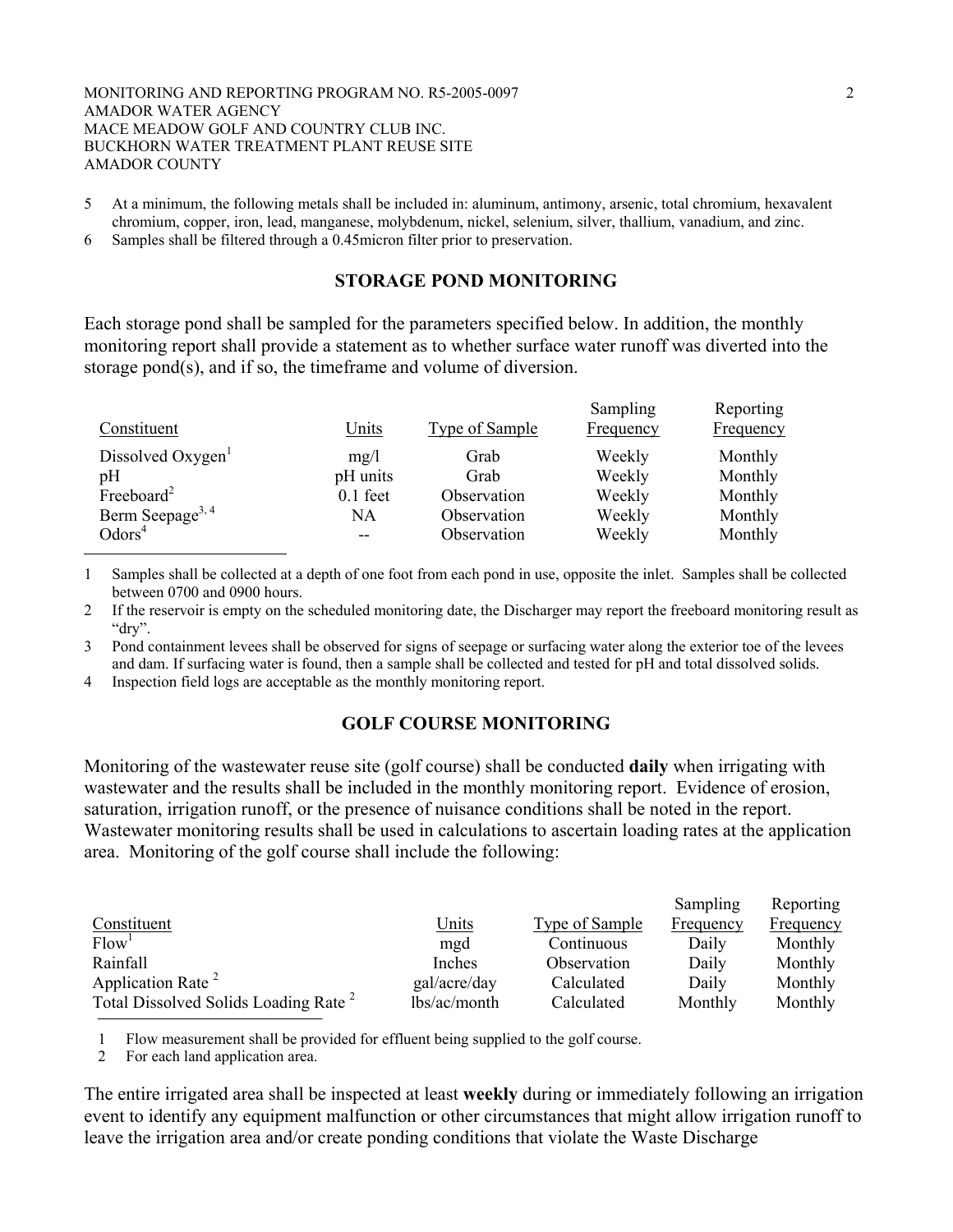MONITORING AND REPORTING PROGRAM NO. R5-2005-0097 3 AMADOR WATER AGENCY MACE MEADOW GOLF AND COUNTRY CLUB INC. BUCKHORN WATER TREATMENT PLANT REUSE SITE AMADOR COUNTY

Requirements. A daily log of these inspections shall be kept at the facility and made available for review upon request.

## **REPORTING**

In reporting monitoring data, the Discharger shall arrange the data in tabular form so that the date, sample type (e.g., wastewater, storage pond, reuse areas, etc.), and reported analytical result for each sample are readily discernible. The data shall be summarized in such a manner to clearly illustrate compliance with waste discharge requirements and spatial or temporal trends, as applicable. The results of any monitoring done more frequently than required at the locations specified in the Monitoring and Reporting Program shall be reported to the Regional Board.

## **A. Monthly Monitoring Reports**

Daily, weekly, and monthly monitoring data shall be reported in monthly monitoring reports. Monthly reports shall be submitted to the Regional Board on the **1st day of the second month following sampling** (i.e. the January Report is due by 1 March). At a minimum, the reports shall include:

- 1. Results of wastewater, storage pond, and golf course monitoring;
- 2. A comparison of monitoring data to the discharge specifications and an explanation of any violation of those requirements. Data shall be presented in tabular format;
- 3. If requested by staff, copies of laboratory analytical report(s); and
- 4. A calibration log verifying calibration of all hand-held monitoring instruments and devices used to comply with the prescribed monitoring program.

## **B. Annual Report**

An Annual Report shall be submitted to the Regional Board by **1 February** each year. In addition to the data normally presented, the Annual Report shall include the following:

- 1. The contents of the regular monthly monitoring report for the last sampling event of the year;
- 2. Total annual wastewater flows into the wastewater storage ponds;
- 3. If requested by staff, tabular and graphical summaries of all data collected during the year;
- 4. A discussion of compliance and the corrective actions taken, as well as any planned or proposed actions needed to bring the discharge into full compliance with the waste discharge requirements;
- 5. A discussion of any data gaps and potential deficiencies/redundancies in the monitoring system or reporting program;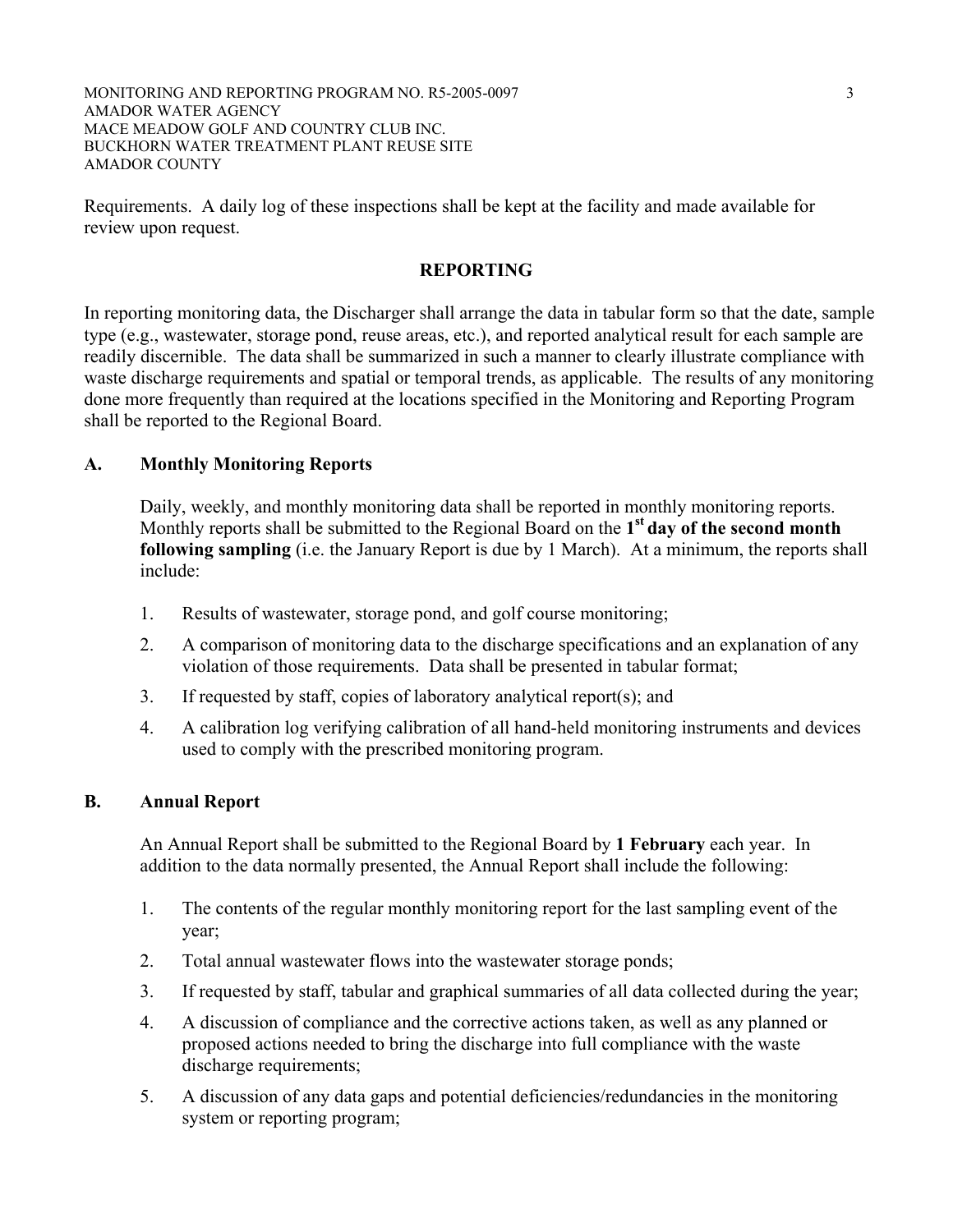MONITORING AND REPORTING PROGRAM NO. R5-2005-0097 4 AMADOR WATER AGENCY MACE MEADOW GOLF AND COUNTRY CLUB INC. BUCKHORN WATER TREATMENT PLANT REUSE SITE AMADOR COUNTY

- 6. A statement regarding whether the flow meter was calibrated during the year; and
- 7. A statement regarding the anticipated wastewater flows for the next year.

A letter transmitting the self-monitoring reports shall accompany each report. Such a letter shall include a discussion of requirement violations found during the reporting period, and actions taken or planned for correcting noted violations, such as operation or facility modifications. If the Discharger has previously submitted a report describing corrective actions and/or a time schedule for implementing the corrective actions, reference to the previous correspondence will be satisfactory. The transmittal letter shall contain the penalty of perjury statement by the Discharger, or the Discharger's authorized agent, as described in the Standard Provisions General Reporting Requirements Section B.3.

The Discharger shall implement the above monitoring program as of the date of this Order.

Ordered by:

THOMAS R PINKOS, Executive Officer

24 June 2005

(Date)

jsk: 24 June 2005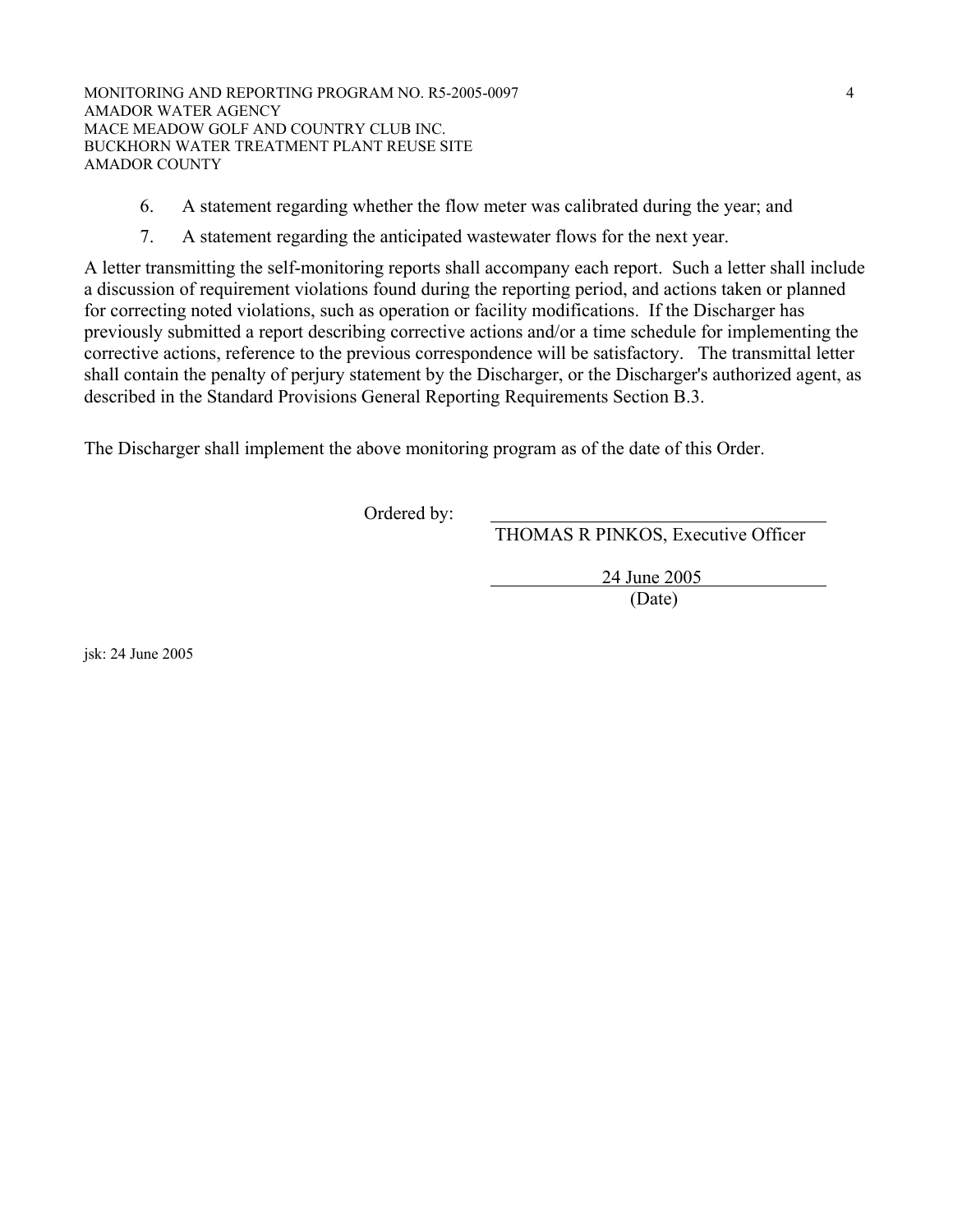## INFORMATION SHEET

# ORDER NO. R5-2005-0097 AMADOR WATER AGENCY MACE MEADOWS GOLF AND COUNTRY CLUB, INC. BUCKHORN WATER TREATMENT PLANT AND REUSE SITE AMADOR COUNTY

## **Background**

The Amador Water Agency (AWA) owns and operates the Buckhorn WTP and backwash wastewater conveyance line. Backwash water (i.e., wastewater) will be stored and reused via irrigation on the Mace Meadows Golf Course. The golf course is owned and operated by Mace Meadows Golf and Country Club, Inc.

The existing Buckhorn WTP, which treats raw water from the North Fork Mokelumne and Bear River watersheds for distribution as treated potable water to ten water districts in east central Amador County, is being replaced and upgraded. The new WTP is being constructed and sized with a 2 million gallon per day (mgd) peak day capacity, expandable to 5 mgd capacity in the future. This Order only addresses the 2 mgd facility.

Water treatment at the new WTP consists of a membrane mirco-filtration system (Microza<sup>TM</sup>). Water purification is dependent on the process of small pore filtration and will not require chemical additions such as polymers due to the high quality of the raw water. Monthly, or as needed, the membranes will be cleaned by a two-step clean-in-place process that will include caustic/chlorine and citric acid. Clean-inplace waste will not be part of the wastewater conveyed to the golf course for irrigation. Clean-in-place waste will be stored in a 10,000 gallon below ground tank and trucked to a County operated landfill for disposal on an as-needed basis. Additional and more frequent membrane cleaning will be accomplished by backwashing membranes up to two to three times per hour depending on trans-membrane pressure differentials. Membranes will be backwashed with potable water. Based on pilot testing, the new WTP is predicted to be approximately 96 percent efficient; wastewater production will be approximately 4 percent, or 80,000 gallons per day at 2 mgd peak day production. The Discharger estimates that approximately 55 acre-feet of filter backwash wastewater will be produced on an annual basis when the WTP operates at 2.0 mgd capacity.

The wastewater will be delivered to the Mace Meadows Golf Course and stored in two existing golf course storage ponds (Ponds 7 and 8). Currently, Pond Nos. 7 and 8 provide approximately 20 acre-feet of storage. Wastewater will be used to irrigate the golf course during the dry months of the year (typically May through October). The total disposal area will consist of approximately 65 acres. The golf course's irrigation system includes approximately 700 sprinkler heads in 28 irrigation zones. Tailwater runoff will be controlled by applying wastewater when evapotranspiration needs exceed available rainfall, and then only at rates which do not exceed infiltration into soil. Because wastewater alone cannot meet the golf course's irrigation demand, wastewater will be applied intermittently. Wastewater will be supplemented with groundwater obtained from potable water wells at the golf course.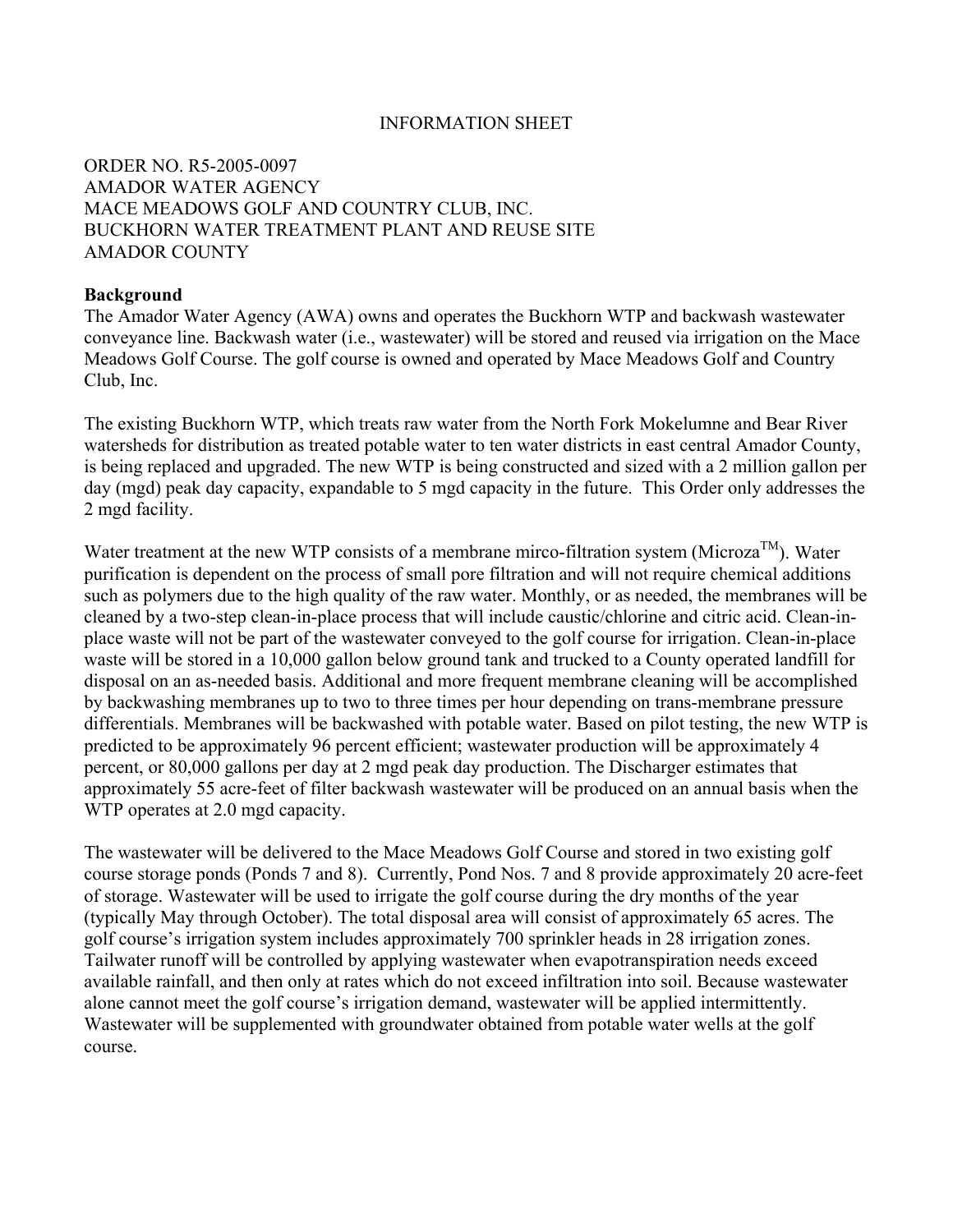The water balance provided in the RWD indicates that Pond Nos. 7 and 8 will provide adequate storage capacity based on average annual rainfall condition and the amount of wastewater generated from the 2.0 mgd WTP. However, the water balance prepared for 100-year annual rainfall conditions indicate that Pond Nos. 7 and 8 will not have sufficient storage capacity based on wastewater generated from the 2.0 mgd WTP. An additional 11-acre feet of winter storage is needed to have sufficient winter storage capacity. This Order allows the discharge of wastewater generated from a 2.0 mgd WTP. This Order provides a timeline for the Discharger to construct additional winter storage capacity to meet 100-year annual rainfall conditions, and submit a engineering report documenting that the facility has sufficient winter storage capacity.

# **Basin Plan, Beneficial Uses, and Regulatory Considerations**

Surface water drainage from the wastewater storage and reuse areas is to Pioneer Creek, a tributary to Sutter Creek, which is in turn tributary to Dry Creek, and then the Calaveras River. The *Water Quality Control Plan for the California Regional Water Quality Control Board Central Valley Region, Fourth Edition* (Basin Plan), designates beneficial uses, establishes water quality objectives, and contains implementation plans and policies for all waters of the Basin. Beneficial uses often determine the water quality objectives that apply to a water body. For example, waters designated as municipal and domestic supply must meet the maximum contaminant levels (MCLs) for drinking waters. The Basin Plan sets forth the applicable beneficial uses (industrial, agricultural, and domestic supply in this instance) of groundwater, procedure for application of water quality objectives, and the process for and factors to consider in allocating waste assimilation capacity.

## **Antidegradation**

The antidegradation directives of Section 13000 of the California Water Code require that waters of the State that are better in quality than established water quality objectives be maintained "consistent with the maximum benefit to the people of the State." Waters can be of high quality for some constituents or beneficial uses and not others. Policies and procedures for complying with this directive are set forth in the Basin Plan (including by reference State Water Board Resolution No. 68-16, "Statement of Policy With Respect to Maintaining High Quality Waters in California," or "Antidegradation" Policy).

Resolution 68-16 is applied on a case-by-case, constituent-by-constituent basis in determining whether a certain degree of degradation can be justified. It is incumbent upon the Discharger to provide technical information for the Regional Board to evaluate that fully characterizes:

- All waste constituents to be discharged;
- The background quality of the uppermost layer of the uppermost aquifer;
- The background quality of other waters that may be affected;
- The underlying hydrogeologic conditions;
- Waste treatment and control measures;
- How treatment and control measures are justified as best practicable treatment and control;
- The extent the discharge will impact the quality of each aquifer; and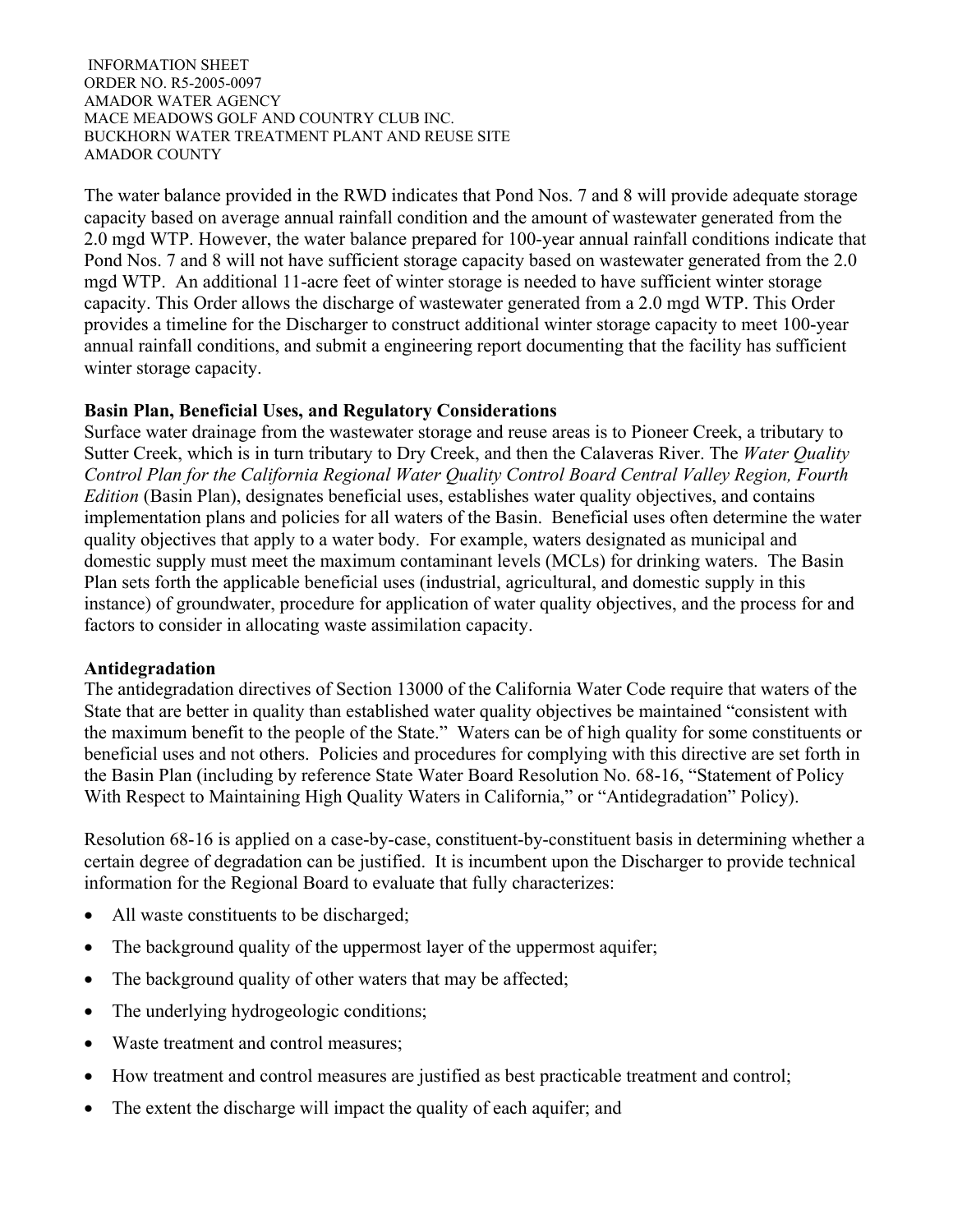The expected degree of degradation.

In allowing a discharge, the Regional Board must comply with CWC section 13263 in setting appropriate conditions. The Regional Board is required, relative to the groundwater that may be affected by the discharge, to implement the Basin Plan and consider the beneficial uses to be protected along with the water quality objectives essential for that purpose. The Regional Board need not authorize the full utilization of the waste assimilation capacity of the groundwater (CWC 13263(b)) and must consider other waste discharges and factors that affect that capacity.

Some degradation of the groundwater for certain constituents is consistent with maximum benefit to the people of California because the technology, energy, water recycling, and waste management advantages of municipal water treatment plant far outweigh the environmental impact damage of a community that would otherwise be reliant on numerous concentrated domestic wells. Economic prosperity of local communities is of maximum benefit to the people of California, and therefore sufficient reason to accommodate this wastewater discharge provided terms of reasonable degradation are defined and met. The proposed Order authorizes some degradation consistent with the maximum benefit to the people of the State.

Groundwater monitoring has never been conducted at the site and therefore staff are unable to establish the most appropriate groundwater limits. In addition, certain aspects of treatment and control practices may not be justified as representative of best practicable treatment and control (BPTC). Reasonable time is necessary to gather specific information about the WTP and reclamation site to make informed, appropriate, long-term decisions. This proposed Order, therefore, establishes interim receiving water limitations to assure protection of the beneficial uses of groundwater of the State pending the completion of certain tasks and provides time schedules to complete specified tasks. During this period, degradation may occur from certain constituents, but can never exceed water quality objectives (or natural background water quality should it exceed objectives) or cause nuisance.

Water quality objectives define the least stringent limits that could apply to groundwater at this location, except where natural background quality unaffected by the discharge of waste already exceeds the objective. The values below reflect water quality objectives that must be met to maintain specific beneficial uses of groundwater. Unless natural background for a constituent proves higher, the groundwater quality limit established in proposed Order is the most stringent of the values listed for the listed constituents.

| Constituent  | Units | Value | Beneficial         | Criteria or Justification                                                      |
|--------------|-------|-------|--------------------|--------------------------------------------------------------------------------|
|              |       |       | <u>Use</u>         |                                                                                |
| Ammonia      | mg/L  |       | $MUN$ <sup>1</sup> | Taste and Odor <sup>2</sup>                                                    |
| <b>Boron</b> | mg/l  | 0.7   | AGR <sup>3</sup>   | Boron Sensitivity <sup>4</sup>                                                 |
| Chloride     | mg/L  | 106   | AGR <sup>3</sup>   | Chloride sensitivity on certain crops<br>irrigated via sprinklers <sup>4</sup> |
|              |       | 142   | AGR <sup>3</sup>   | Chloride sensitivity on certain crops <sup>4</sup>                             |
|              |       | 250   | $MUN$ <sup>1</sup> | Recommended Secondary MCL <sup>5</sup>                                         |
|              |       | 500   | $MUN$ <sup>1</sup> | Upper Secondary MCL <sup>5</sup>                                               |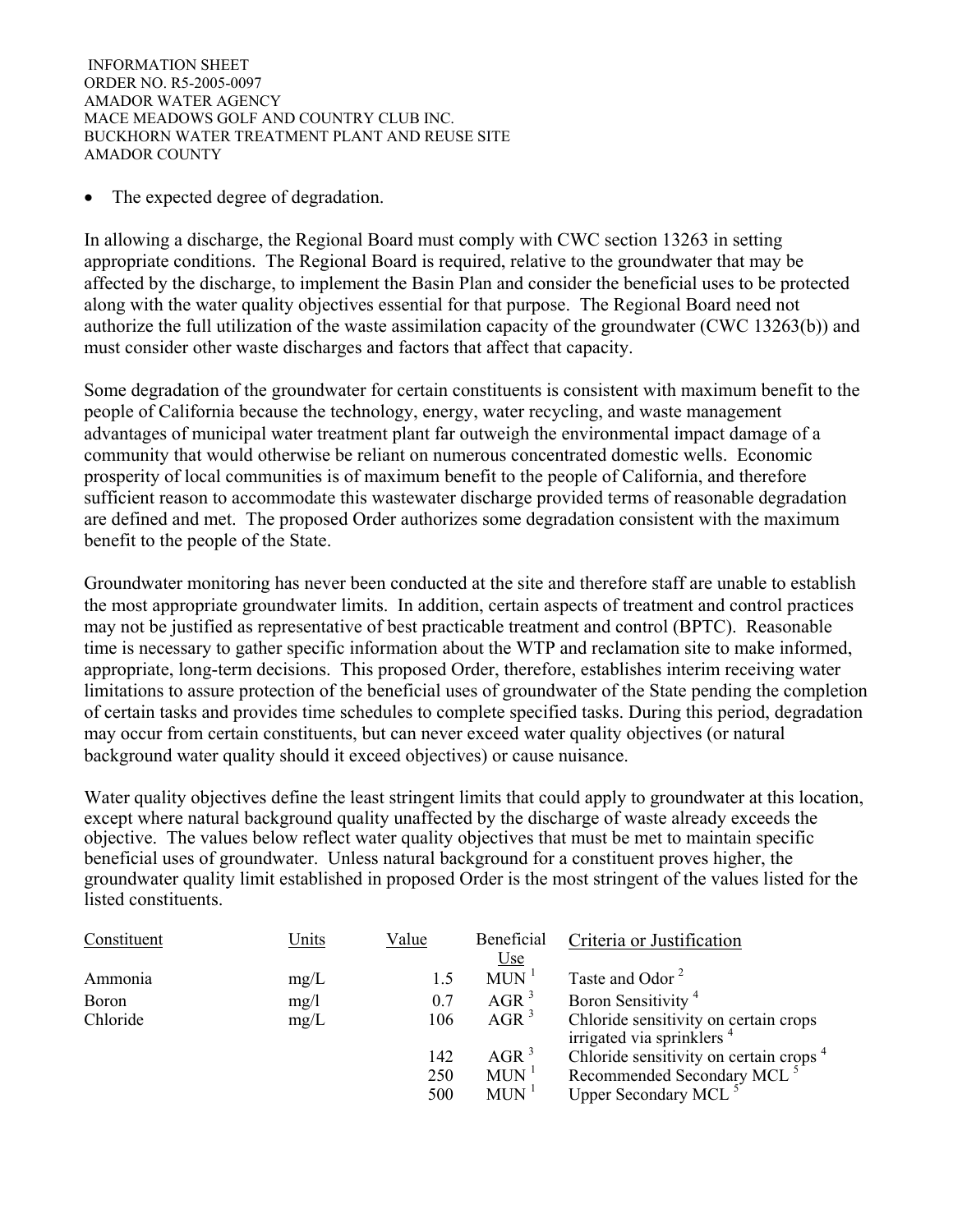| Constituent                     | Units     | Value            | Beneficial         | Criteria or Justification                        |
|---------------------------------|-----------|------------------|--------------------|--------------------------------------------------|
|                                 |           |                  | <u>Use</u>         |                                                  |
| Iron                            | mg/L      | 0.3              | $MUN$ <sup>1</sup> | Secondary MCL <sup>6</sup>                       |
| Manganese                       | mg/L      | 0.05             | $MUN$ <sup>1</sup> | Secondary MCL <sup>6</sup>                       |
| Nitrate as N                    | mg/L      | 10               | $MUN$ <sup>1</sup> | Primary MCL <sup>7</sup>                         |
| Nitrite as N                    | mg/L      |                  | $MUN$ <sup>1</sup> | Primary MCL <sup>7</sup>                         |
| <b>Total Nitrogen</b>           | mg/L      | 10               | $MUN$ <sup>1</sup> | Primary MCL <sup>11</sup>                        |
| Sodium                          | mg/L      | 69               | AGR <sup>3</sup>   | Sodium sensitivity on certain crops <sup>4</sup> |
| <b>Total Dissolved Solids</b>   | mg/L      | 450 <sup>8</sup> | $AGR^3$            | Salt sensitivity for certain crops               |
|                                 |           | 500              | $MUN$ <sup>1</sup> | Recommended Secondary MCL <sup>5</sup>           |
|                                 |           | 1,000            | $MUN$ <sup>1</sup> | Upper Secondary MCL <sup>5</sup>                 |
| <b>Total Coliform Organisms</b> | MPN/100   | Less than        | $MUN$ <sup>1</sup> | <b>Basin Plan</b>                                |
|                                 | ml        | 2.2              |                    |                                                  |
| Trihalomethanes                 | $\mu$ g/L | 80               | $MUN$ <sup>1</sup> | Federal MCL <sup>13</sup>                        |
| <b>Bromoform</b>                | $\mu$ g/L | 4                | $MUN$ <sup>1</sup> | <b>USEPA Cancer Risk Estimate<sup>9</sup></b>    |
| Bromodichloromethane            | $\mu$ g/L | 0.27             | $MUN$ <sup>1</sup> | Cal/EPA Cancer Potency Factor <sup>10</sup>      |
| Chloroform                      | $\mu$ g/L | 1.1              | $MUN$ <sup>1</sup> | Cal/EPA Cancer Potency Factor <sup>10</sup>      |
| Dibromochloromethane            | $\mu$ g/L | 0.37             | $MUN$ <sup>1</sup> | Cal/EPA Cancer Potency Factor <sup>10</sup>      |
| pH                              | pH Units  | 6.5 to 8.5       | $MUN$ <sup>1</sup> | USEPA Secondary MCL <sup>12</sup>                |
|                                 |           | 6.5 to 8.4       | $AGR^3$            | Irrigation of crops <sup>4</sup>                 |

1 Municipal and domestic supply.

2 J.E. Amoore amd E. Hautala, *Odor as an Aid to Chemical Safety : Odor Thresholds Compared with Threshold Limit Values and Volatilities for 214 Industrial Chemicals in Air and Water Dilution, Journal of Applied Toxicology*, Vol. 3, No. 6 (1983).

4 Ayers, R. S. and D. W. Westcot, Water Quality for Agriculture, Food and Agriculture Organization of the United Nations – Irrigation and Drainage Paper No. 29, Rev. 1, Rome (1985).

- 5 Title 22, California Code of Regulations (CCR), section 64449, Table 64449-B.
- 6 Title 22, CCR, Section 64449, Table 64449-A.
- 7 Title 22, CCR, Section 64431, Table 64431-A.
- 8 Title 22, CCR, Section 64439.<br>9 USEPA Integrated Risk Inform
- USEPA Integrated Risk Information System.
- 10 Cal/EPA Toxicity Criteria Database (OEHHA).
- 11 Assumes that, over time, all nitrogen species will convert to nitrate or nitrite.
- 12 40 Code of Federal Regulations, 143.3
- 13 40 Code of Federal Regulations, 141.64

Wastewater contains numerous dissolved inorganic waste constituents (i.e., salts, minerals) that together comprise total dissolved solids (TDS). Each component constituent is not individually critical to any beneficial use. Critical constituents are individually listed. The cumulative impact from these other constituents, along with the cumulative affect of the constituents that are individually listed can be effectively controlled using TDS as a generic indicator parameter.

Not all TDS constituents pass through the treatment process and soil profile in the same manner or rate. Chloride tends to pass through both rapidly to groundwater. As chloride concentrations in most groundwaters in the region are much lower than in treated municipal wastewater, chloride is a useful indicator parameter for evaluating the extent to which effluent reaches groundwater. Boron is another TDS constituent that may occur in wastewater in concentrations greater than groundwater depending on

<sup>3</sup> Agricultural supply.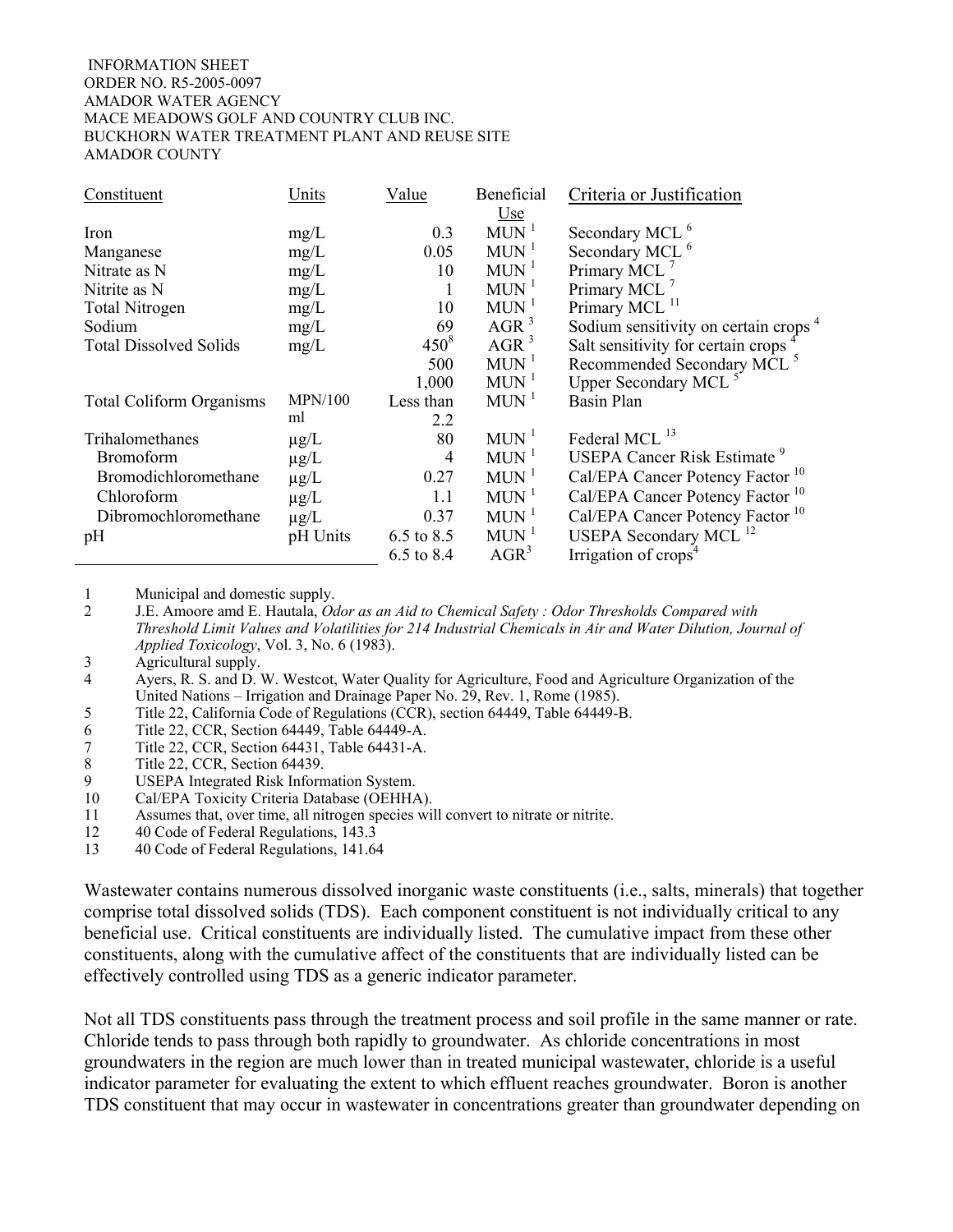the source water, to the extent residents use cleaning products containing boron, and whether any industrial dischargers utilize boron (e.g., glass production, cosmetics). Other indicator constituents for monitoring for groundwater degradation due to recharged effluent include total coliform bacteria, ammonia, total nitrogen, and Total Trihalomethanes (TTHMs), a by-product of chlorination.

# **Proposed Order Terms and Conditions**

## **Discharge Prohibitions and Specifications**

It is not practical to prescribe a monthly average flow limit for the wastewater discharged from this plant, as the amount of water treated (and therefore the amount of wastewater generated) will vary significantly throughout the year. Therefore, the proposed Order establishes a flow limit not to exceed the amount of backwash water generated from a 2 mgd water treatment plant, and wastewater flows into the wastewater storage ponds not exceed 55 acre-feet per calendar year. The water balance provided with the RWD shows that the golf course can adequately dispose of this volume of waste. However, the golf course storage ponds currently do not have sufficient winter storage capacity based on 100 year precipitation conditions. This Order provides a timeline for the Discharger to construct additional storage capacity.

The proposed Order's discharge specifications for TDS, Total Coliform, and Total Nitrogen are based on the treatment technologies employed. The discharge specifications regarding dissolved oxygen and freeboard are consistent with Regional Board policy for the prevention of nuisance conditions, and are applied to all such facilities.

# **Monitoring Requirements**

Section 13267 of the CWC authorizes the Regional Board to require monitoring and technical reports as necessary to investigate the impact of a waste discharge on waters of the state. In recent years there has been increased emphasis on obtaining all necessary information, assuring the information is timely as well as representative and accurate, and thereby improving accountability of any discharger for meeting the conditions of discharge. Section 13268 of the CWC authorizes assessment civil administrative liability where appropriate.

The proposed Order requires influent and effluent monitoring requirements, as well as wastewater storage pond and reuse areas requirements. In order to adequately characterize its wastewater, the Discharger is required to monitor for total coliform organisms, TDS, sodium, chloride, nitrates, and pH. Monitoring of additional minerals is required on an annual basis. To ensure that disposal ponds do not create nuisance conditions, the Discharger is required to monitor freeboard available and dissolved oxygen content weekly.

In order to determine compliance with Resolution No. 68-16, this Order sets effluent limits. If the waste quality exceeds these limits, then the Discharger must evaluate the potential impact on the underlying groundwater and assess whether groundwater monitoring wells should be installed. If groundwater has been degraded, then the Discharger will be required to evaluate and implement BPTC measures for each conveyance, treatment, storage, and disposal component of the system. Completion of these tasks will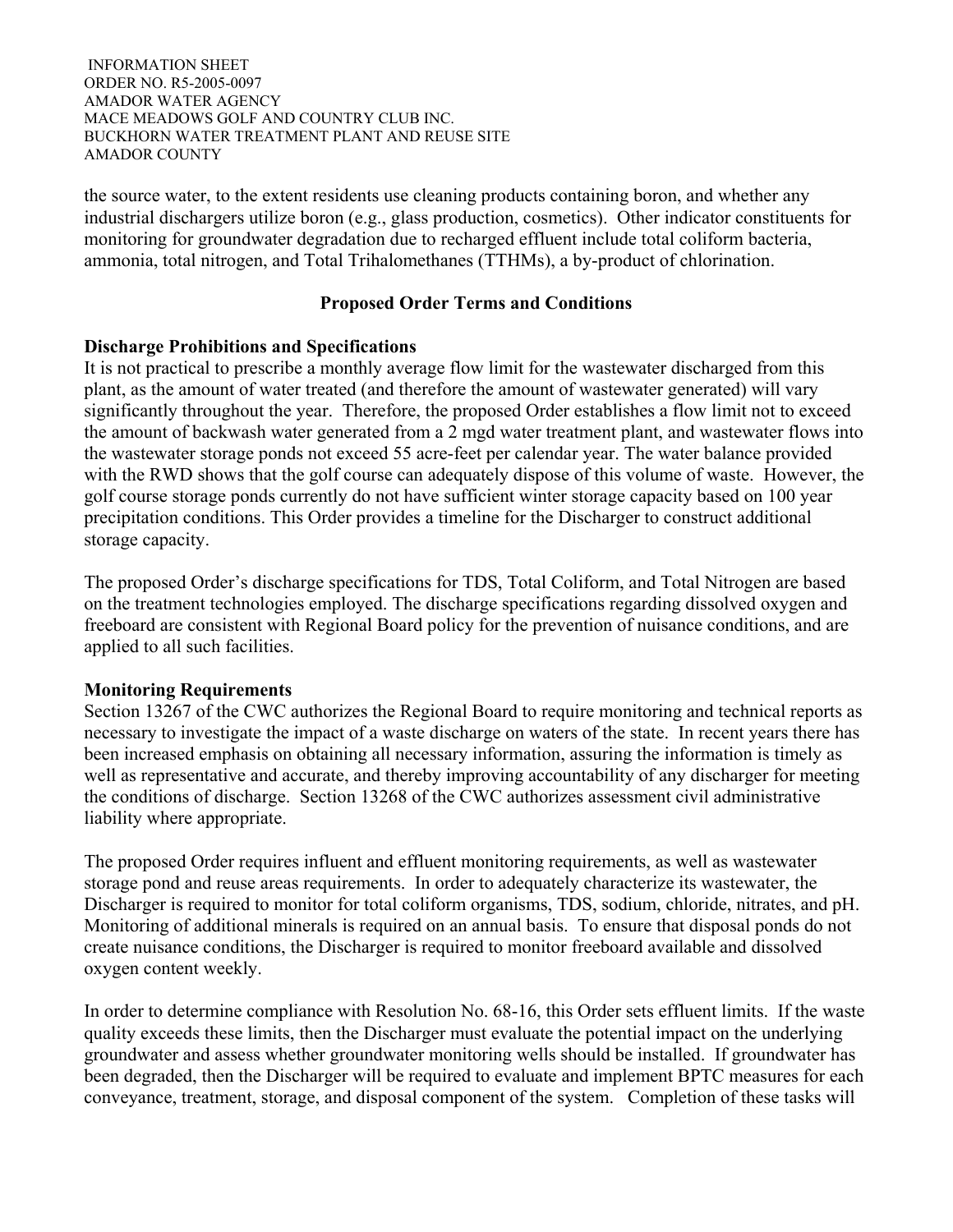ensure that BPTC and the highest water quality consistent with the maximum benefit to the people of the State will be achieved.

## **Reopener**

The conditions of discharge in the proposed Order were developed based on currently available technical information and applicable water quality laws, regulations, policies, and plans, and are intended to assure conformance with them. However, information is presently insufficient to develop final effluent and groundwater limitations, so the proposed Order contains interim limitations. Additional information must be developed and documented by the Discharger as required by schedules set forth in the proposed Order. As this additional information is obtained, decisions will be made concerning the best means of assuring the highest water quality possible and that could involve substantial cost. It may be appropriate to reopen the Order if applicable laws and regulations change, but the mere possibility that such laws and regulations may change is not sufficient basis for reopening the Order. The CWC requires that waste discharge requirements implement all applicable requirements.

JSK: 6/24/05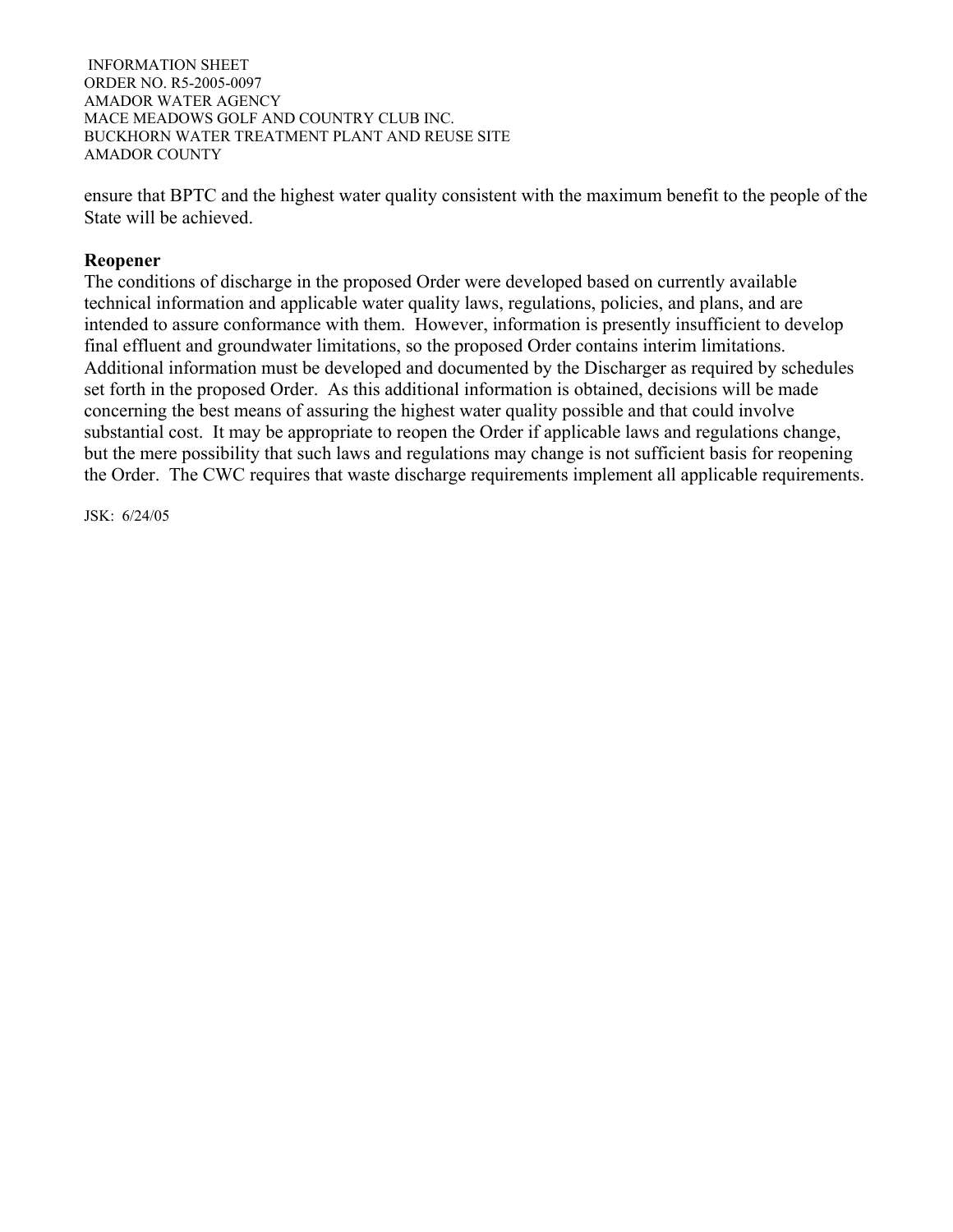#### ORDER NO. R5-2005-0097 ATTACHMENT A AMADOR WATER AGENCY AND MACE MEADOWS GOLF AND COUNTRY CLUB INC, BUCKHORN WATER TREATMENT PLANT AND RECLAMATION FACILITY AMADOR COUNTY